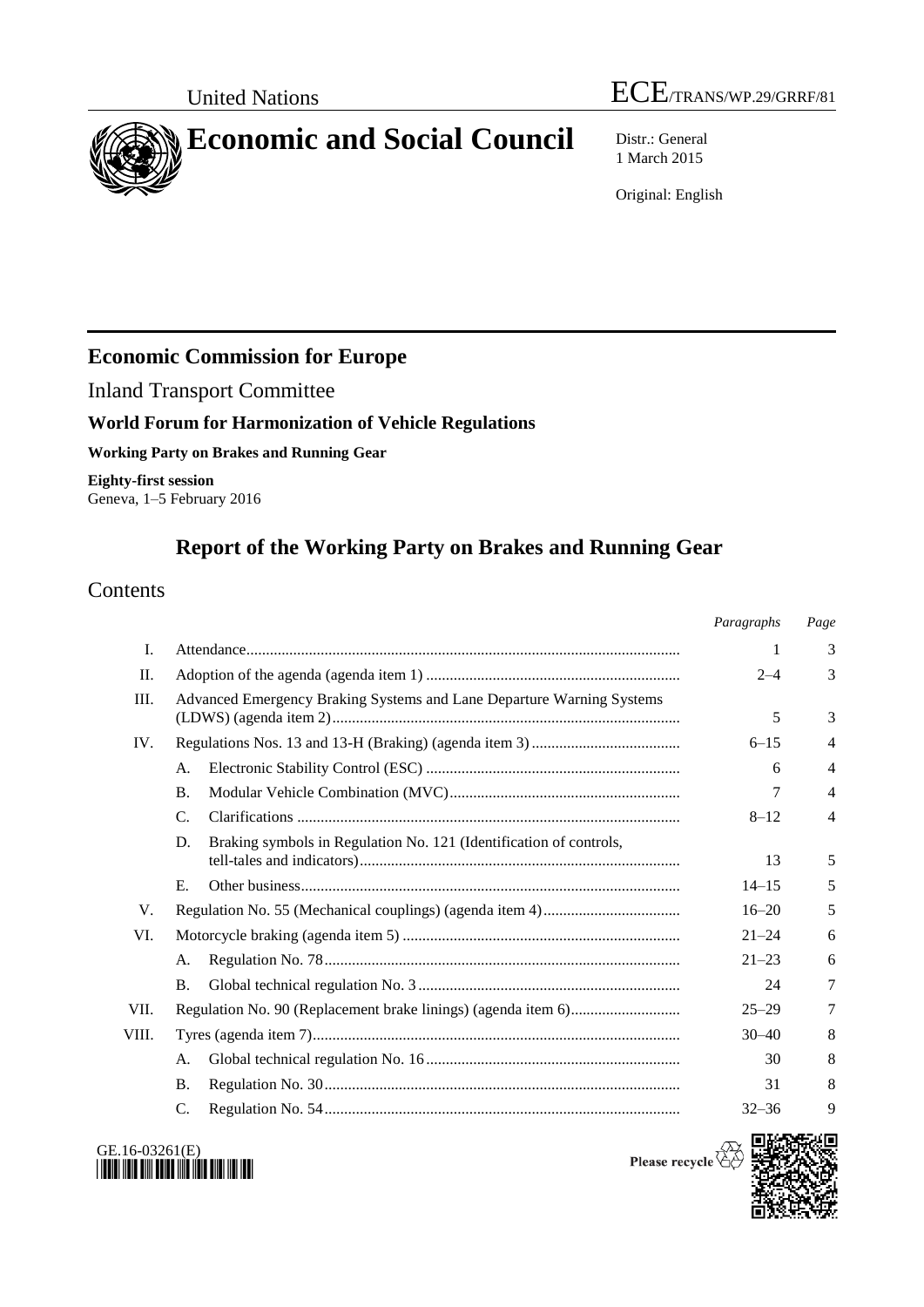|         | D.                                                                                 | 37        | 9  |  |  |
|---------|------------------------------------------------------------------------------------|-----------|----|--|--|
|         | Е.                                                                                 | 38        | 9  |  |  |
|         | F.                                                                                 | 39        | 10 |  |  |
|         | G.                                                                                 | 40        | 10 |  |  |
|         | H.                                                                                 | 41        | 10 |  |  |
| IX.     |                                                                                    | $42 - 47$ | 10 |  |  |
|         | А.                                                                                 | $42 - 43$ | 10 |  |  |
|         | Β.                                                                                 | 44        | 10 |  |  |
|         | C.                                                                                 | $45 - 47$ | 11 |  |  |
| Х.      |                                                                                    | $48 - 51$ | 11 |  |  |
|         | A.                                                                                 | 48        | 11 |  |  |
|         | Lane Keeping Assist System (LKAS) and Parking Assist System (PAS)<br>Β.            | 49        | 11 |  |  |
|         | $\mathcal{C}$ .                                                                    | $50 - 51$ | 12 |  |  |
| XI.     | International Whole Vehicle Type Approval (IWVTA) (agenda item 10)                 | $52 - 62$ | 12 |  |  |
|         | Report on the IWTVA informal group and sub-group activities<br>А.                  | 52        | 12 |  |  |
|         | <b>B.</b>                                                                          | 53        | 12 |  |  |
|         | C.                                                                                 | $54 - 57$ | 13 |  |  |
|         | D.                                                                                 | $58 - 61$ | 13 |  |  |
|         | E.                                                                                 | 62        | 14 |  |  |
| XII.    |                                                                                    | 63        | 14 |  |  |
| XIII.   | Exchange of views on innovations and relevant national activities (agenda item 12) | $64 - 65$ | 14 |  |  |
| XIV.    |                                                                                    | $66 - 69$ | 15 |  |  |
|         | A.                                                                                 | 66        | 15 |  |  |
|         | Β.                                                                                 | $67 - 68$ | 15 |  |  |
|         | C.                                                                                 | 69        | 15 |  |  |
| XV.     |                                                                                    | 70        | 15 |  |  |
| Annexes |                                                                                    |           |    |  |  |
| Ι.      |                                                                                    |           | 17 |  |  |
| П.      | 19                                                                                 |           |    |  |  |
| Ш.      | 20                                                                                 |           |    |  |  |
| IV.     | 22                                                                                 |           |    |  |  |
| V.      | 23                                                                                 |           |    |  |  |
| VI.     | 24                                                                                 |           |    |  |  |
| VII.    | 25                                                                                 |           |    |  |  |
| VIII.   | 26                                                                                 |           |    |  |  |
| IX.     | 27                                                                                 |           |    |  |  |
| X.      |                                                                                    |           | 28 |  |  |
| XI.     |                                                                                    |           | 29 |  |  |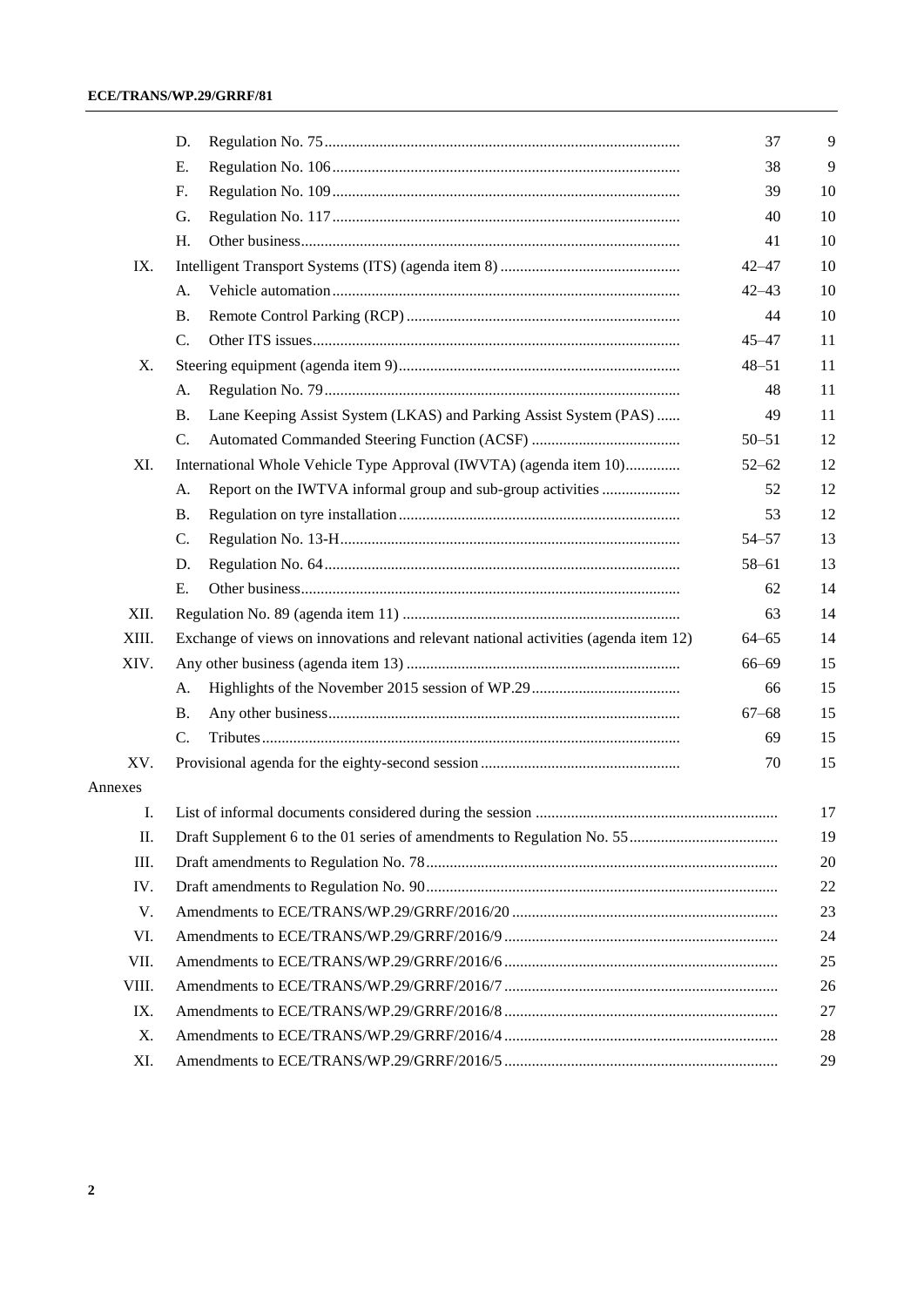## **I. Attendance**

1. The Working Party on Brakes and Running Gear (GRRF) held its eighty-first session from 1 to 5 February 2016 in Geneva. In the absence of the elected Chair for health reasons, the meeting was chaired by the elected Vice-Chair of GRRF, Mr. A. Murai (Japan). Experts from the following countries participated in the work, following Rule 1(a) of the Rules of Procedure of the World Forum for Harmonization of Vehicle Regulations (WP.29) (TRANS/WP.29/690, ECE/TRANS/WP.29/690/Amend.1 and Amend. 2): Australia, Belgium, China, Czech Republic, Denmark, Finland, France, Germany, Hungary, India, Italy, Japan, the Netherlands, Norway, Poland, Russian Federation, Slovakia, Republic of Korea, Spain, Sweden, Switzerland and the United Kingdom of Great Britain and Northern Ireland (UK). An expert from the European Commission (EC) also participated. Experts from the following non-governmental organizations (NGOs) participated: the International Association of the Body and Trailer Building Industry (CLCCR), the European Association of Automotive Suppliers (CLEPA/MEMA/JAPIA), the European Tyre and Rim Technical Organisation (ETRTO), La Federation Internationale de l'Automobile (FIA), the Federation of European Manufacturers of Friction Materials (FEMFM), the International Motorcycle Manufacturers Association (IMMA), the International Organization for Standardization (ISO), the International Organization of Motor Vehicle Manufacturers (OICA) and Rubber Manufacturers Association (RMA). Upon the special invitation of the Chair, the following NGOs participated: La Fédération de la Manutention (FEM) and Imported Tyre Manufacturers Association (ITMA).

## **II. Adoption of the agenda (agenda item 1)**

*Documentation*: ECE/TRANS/WP.29/GRRF/2016/1 and Add.1 Informal documents GRRF-81-01, GRRF-81-15 and GRRF-81-16

2. GRRF considered the agenda prepared for the eighty-first session and adopted it (ECE/TRANS/WP.29/GRRF/2016/1 and Add.1) as updated and reproduced in GRRF-81-16, including all informal documents received until the session's starting date.

3. GRRF also adopted the running order for the session as proposed in GRRF-81-01. The informal documents distributed during the session are listed in Annex I of this report.

4. The secretariat introduced GRRF-81-15, announcing that the next GRRF session would take place on 20-23 September 2016 and recalling that the deadline for the submission of official documents would be 24 June 2016.

## **III. Advanced Emergency Braking Systems and Lane Departure Warning Systems (LDWS) (agenda item 2)**

5. The secretariat reminded that *Footnote 5* in the table of Annex 3 in the 01 series of amendments to Regulation No. 131 imposes the review of the target speed in cell H2 before 1 November 2021.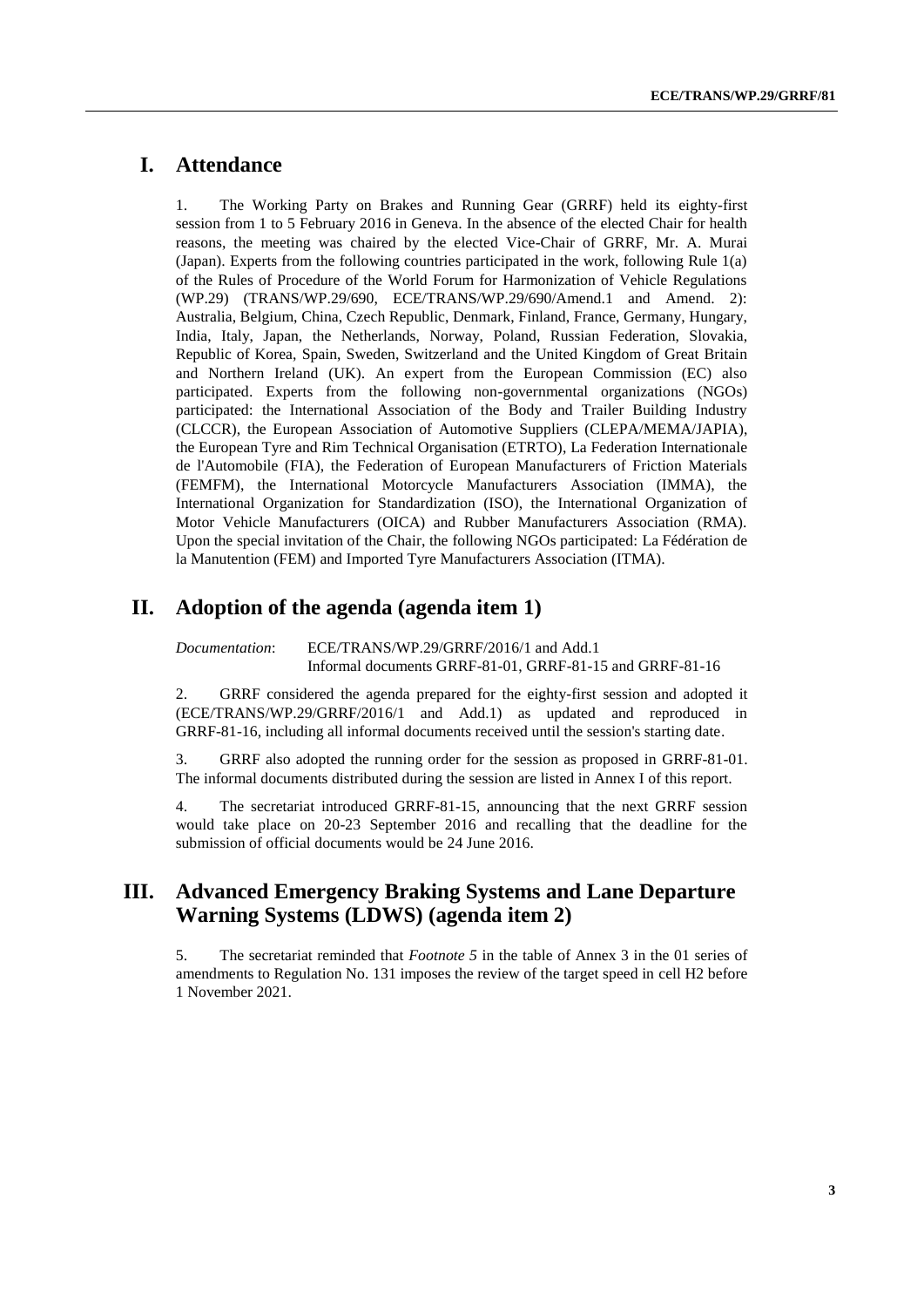## **IV. Regulations Nos. 13 and 13-H (Braking) (agenda item 3)**

#### **A. Electronic Stability Control (ESC)**

6. As no documents were presented for technical change but only to discuss the splitting of the regulation, GRRF discussed this item in conjunction with item 10(c) (see para. 54).

#### **B. Modular Vehicle Combinations (MVC)**

7. The Chair of the Informal Working Group (IWG) on MVC reported on the activities of the group's recent meeting held in Brussels on 26 October 2015. He confirmed that the group was reviewing the several aspects of MCV specified in the Terms of Reference (ToR). He invited the Contracting Parties and other interested stakeholders to join the following meeting, scheduled on 2-3 March 2016 in Brussels. GRRF endorsed the status report.

#### **C. Clarifications**

| <i>Documentation:</i> | ECE/TRANS/WP.29/GRRF/2016/19   |
|-----------------------|--------------------------------|
|                       | (ECE/TRANS/WP.29/GRRF/2013/13, |
|                       | ECE/TRANS/WP.29/GRRF/2015/20)  |
|                       | Informal document GRRF-80-11   |

8. The Chair of GRRF recalled the purpose of ECE/TRANS/WP.29/GRRF/2013/13, adopted during the seventy-fifth GRRF session. The document remained on the agenda of GRRF, pending submission to the World Forum for Harmonization of Vehicle Regulations (WP.29) and the Administrative Committee of the 1958 Agreement (AC.1) of the adopted text for Regulations Nos. 13-H (Brakes of  $M_1$  and  $N_1$  vehicles), 79 (Steering equipment) and 89 (Speed limitation devices).

9. The expert from Germany gave an oral report on the activities of the Special Interest Group (SIG) of experts dealing with the provisions of Annex 14 of Regulation No. 13. He announced that the group took into consideration the comments received at the previous session of GRRF related to the energy measurement from the battery and to the warning light concept and that the group would submit a revised proposal for the September 2016 session of GRRF.

10. The expert from Germany informed GRRF that he withdrew the proposal made at the at the eightieth session of GRRF for a new Annex 23 to Regulation No. 13 in ECE/TRANS/WP.29/GRRF/2015/20 with provisions for trailers of category  $O_2$  without pneumatic connection and equipped with service braking systems with pneumatic energy storage devices.

11. The expert from Hungary presented ECE/TRANS/WP.29/GRRF/2016/19, tabled by the experts from Hungary and the Netherlands, based on GRRF-80-11. GRRF adopted the document with the following correction:

*For* "*Paragraph 2.2.18*., amend …", *read* "*Annex 12, paragraph 2.2.18*., amend …"

12. GRRF requested the secretariat to submit the adopted proposal above to WP.29 and AC.1 for consideration at their June 2016 sessions, as Supplement 14 to the 11 series of amendments to Regulation No. 13.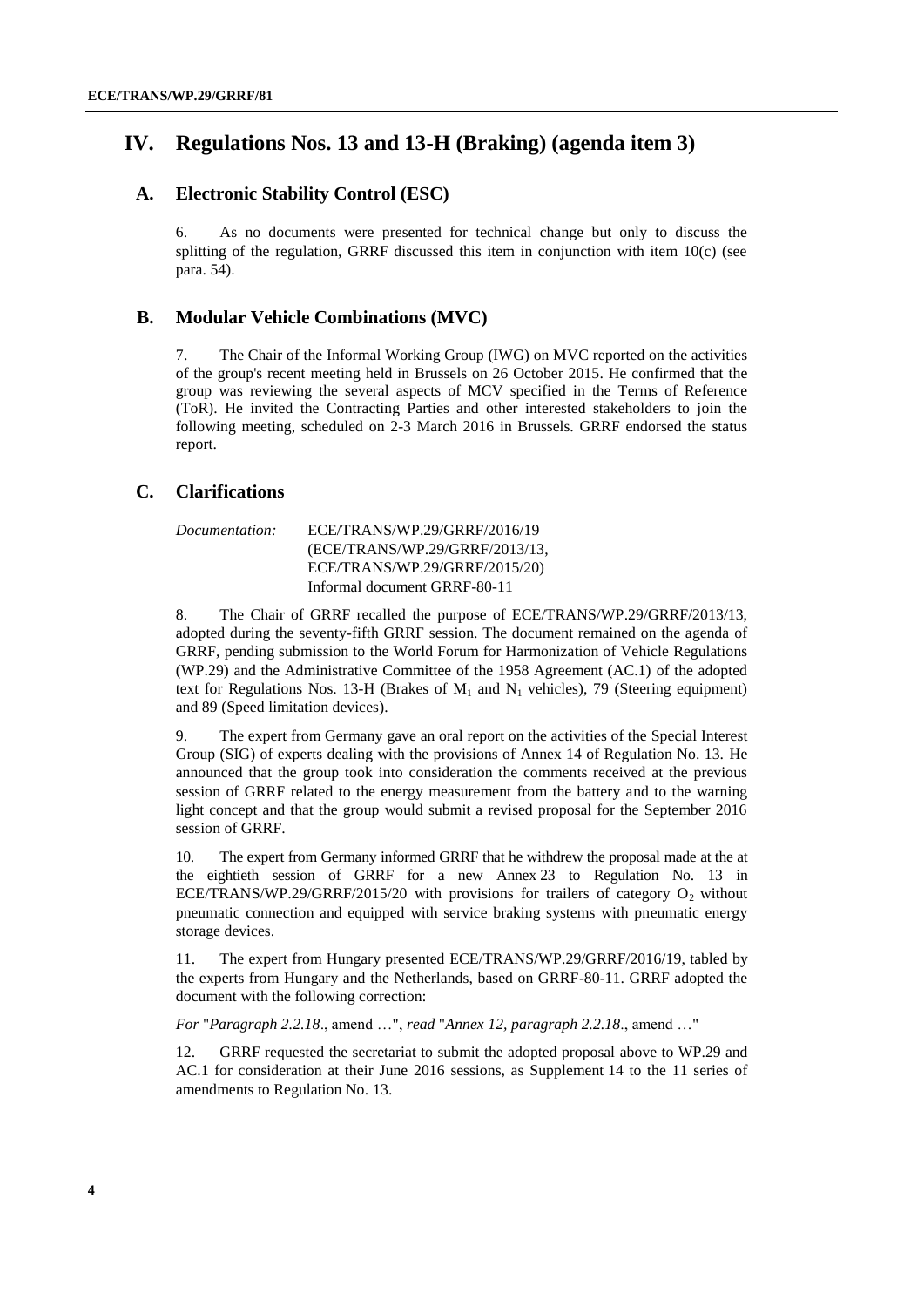#### **D. Braking symbols in Regulation No. 121 (Identification of controls, telltales and indicators)**

13. GRRF did not receive any new proposal to amend Regulation No. 121 or relevant new information from the Working Party on General Safety (GRSG).

#### **E. Other business**

*Documentation:* Informal documents GRRF-80-06, GRRF-81-20, GRRF-81-20-Rev.1 and GRRF-81-31

14. The expert from CLEPA recalled the presentation (GRRF-80-06) made by the expert from China at the previous session of GRRF. He presented GRRF-81-31 answering to the proposal contained in GRRF-80-06. The experts from the Czech Republic and OICA confirmed the information provided by CLEPA. GRRF agreed that the consideration of GRRF-80-06 and GRRF-81-31 was completed.

15. The expert from CLEPA introduced GRRF-81-20, proposing an amendment to *Footnote 12* in Regulation No. 13. The proposal received some comments and was amended as reflected in GRRF-81-20-Rev.1. GRRF agreed with the proposal and requested the secretariat to distribute the revised document with an official symbol at the next session of GRRF.

## **V. Regulation No. 55 (Mechanical couplings) (agenda item 4)**

*Documentation:* Informal documents GRRF-80-29, GRRF-81-06, GRRF-81-07, GRRF-81-08, GRRF-81-09, GRRF-81-09-Rev.1, GRRF-81-10 and GRRF-81-34.

16. The expert from CLEPA, Secretary of the IWG on Regulation No. 55 presented GRRF-81-08 with a proposal for a work plan for the finalisation of the work as the mandate of the group was about to terminate. GRRF endorsed the work plan proposed in GRRF-81-08.

17. The expert from CLEPA also presented GRRF-81-06, proposing amendments to Regulation No. 55 in the case of Multiple Vehicle Combinations. GRRF as well as the IWG on MVC supported in principle the proposal and requested that the IWG on Regulation No. 55 prepares an official document for consideration at the next GRRF session.

18. The expert from CLEPA introduced GRRF-81-07, proposing the procedure to identify allowable combinations of performance values Dc and V for drawbar coupling equipment. The expert from the UK noted that an editorial correction would be needed in paragraph 4.1.1. and proposed to assist the Secretary of the IWG to prepare an official document for consideration at the next GRRF session.

19. The expert from Germany introduced GRRF-81-09 proposing ToR for a new IWG on Agricultural Coupling that would remove the Agricultural Coupling provisions from Regulation No. 55 and would include them in a new Regulation. The proposal received some comments to limit the number of classes, as reproduced in GRRF-81-09-Rev.1. GRRF agreed with the proposal for a new IWG that would take into consideration the work done by the Task Force on Agricultural Couplings (GRRF-81-10). GRRF agreed in principle with the proposal of the expert from Spain proposing generic provisions to be defined, which could be used for the approval of specific agricultural coupling at the national level. The secretariat noted that GRRF-81-10 was based on a former version of Regulation No. 55 and proposed that the new IWG on Agricultural Coupling would take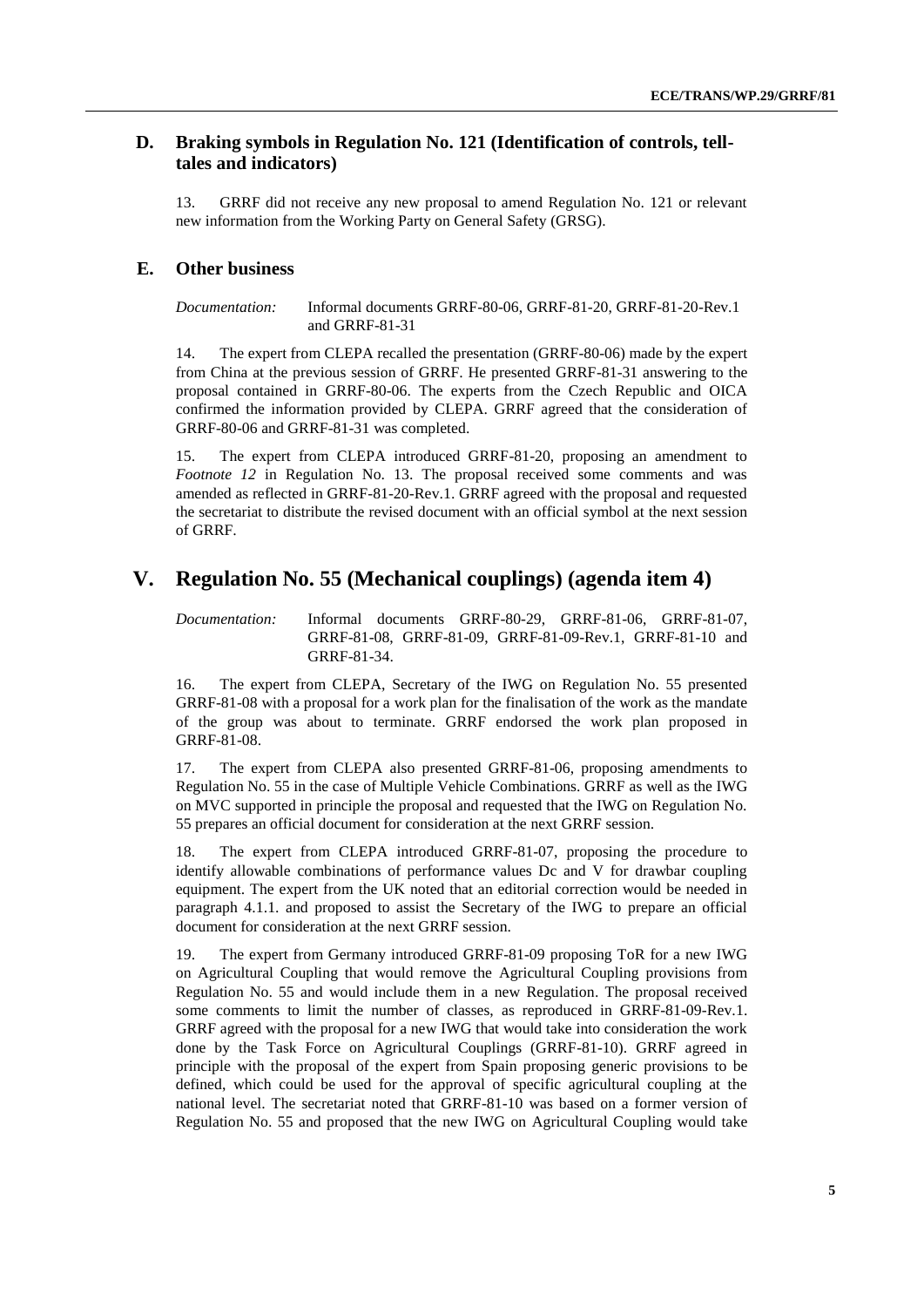into consideration the latest version of Regulation No. 55. GRRF agreed that the expert from Germany would chair the IWG and that the expert from the Comité Européen des groupements de constructeurs du machinisme agricole (CEMA) would provide the secretariat of the group. GRRF requested that the IWG would first revise and clarify the ToR of the group.

20. The expert from EC recalled the purpose of GRRF-80-29 aimed at addressing the situation in which coupling balls would be installed right in front of registration plates or rear fog lamps. The proposal received some comments, related to the restriction on the use of a release key in paragraph 1.1.4., and he drafted a revised proposal as reproduced in GRRF-81-34. GRRF adopted the proposal as reproduced in Annex II of this report and requested the secretariat to submit it to WP.29 and AC.1 for consideration at their June 2016 sessions, as Supplement 6 to the 01 series of amendments to Regulation No. 55.

## **VI. Motorcycle braking (agenda item 5)**

#### **A. Regulation No. 78**

| Documentation: | ECE/TRANS/WP.29/GRRF/2015/41                   |
|----------------|------------------------------------------------|
|                | ECE/TRANS/WP.29/GRRF/2015/42                   |
|                | ECE/TRANS/WP.29/GRRF/2016/23                   |
|                | Informal document GRRF-81-28, GRRF-81-28-Rev.1 |

21. GRRF agreed with the proposal of the expert from EC to reintroduce ECE/TRANS/WP.29/GRRF/2015/41 under agenda item 5(a) and to reconsider the proposal clarifying the possibility to install means to disable the ABS function in certain conditions for L-category vehicles. The expert recalled that a majority of experts expressed specific concerns related to the condition (f) in the proposal at the previous session and therefore agreed to delete it, as shown in GRRF-81-28. The proposal, received some comments to amend the text in a more stringent manner. The expert from IMMA advocated for transitional provisions aligned with those of Euro 5 in Europe. He added that the newly proposed wording was too restrictive and may exclude some vehicles that were already equipped with the feature. GRRF agreed therefore on longer transitional provisions for existing vehicle types, and also to not excessively restrict the kind of vehicle that could be equipped with the ABS off switch function, by softening the wording of these provisions. The Contracting Parties agreed on the amended proposal GRRF-81-28-Rev.1. The expert from Italy expressed a scrutiny reservation on the provisions related to the off road switch. GRRF adopted the proposal as reproduced in Annex III and requested the Secretariat to submit it to WP.29 and AC.1 for consideration at their November 2016 sessions, as a new 04 series of amendments to Regulation No. 78, subject to final review by GRRF in September 2016.

22. The expert from EC recalled the purpose of ECE/TRANS/WP.29/GRRF/2015/42, proposing to apply to tricycles the existing Anti-lock Braking Systems (ABS) requirements for Powered Two Wheelers (PTWs). The experts from IMMA and OICA agreed with the proposal. GRRF adopted the proposal and requested the secretariat to submit it to WP.29 and AC.1 for consideration at their June 2016 sessions, as part of the Supplement 3 to the 03 series of amendments to Regulation No. 78.

23. The expert from IMMA introduced ECE/TRANS/WP.29/GRRF/2016/23 proposing amendments to Regulation No. 78 in order to allow the installation of Emergency Stop Signal on motorcycles. GRRF noted that IMMA was coordinating the related activity at the Working Party on Lighting and Light-Signalling (GRE) to introduce the relevant provisions in Regulation No. 53. GRRF adopted the proposal with the minor correction below and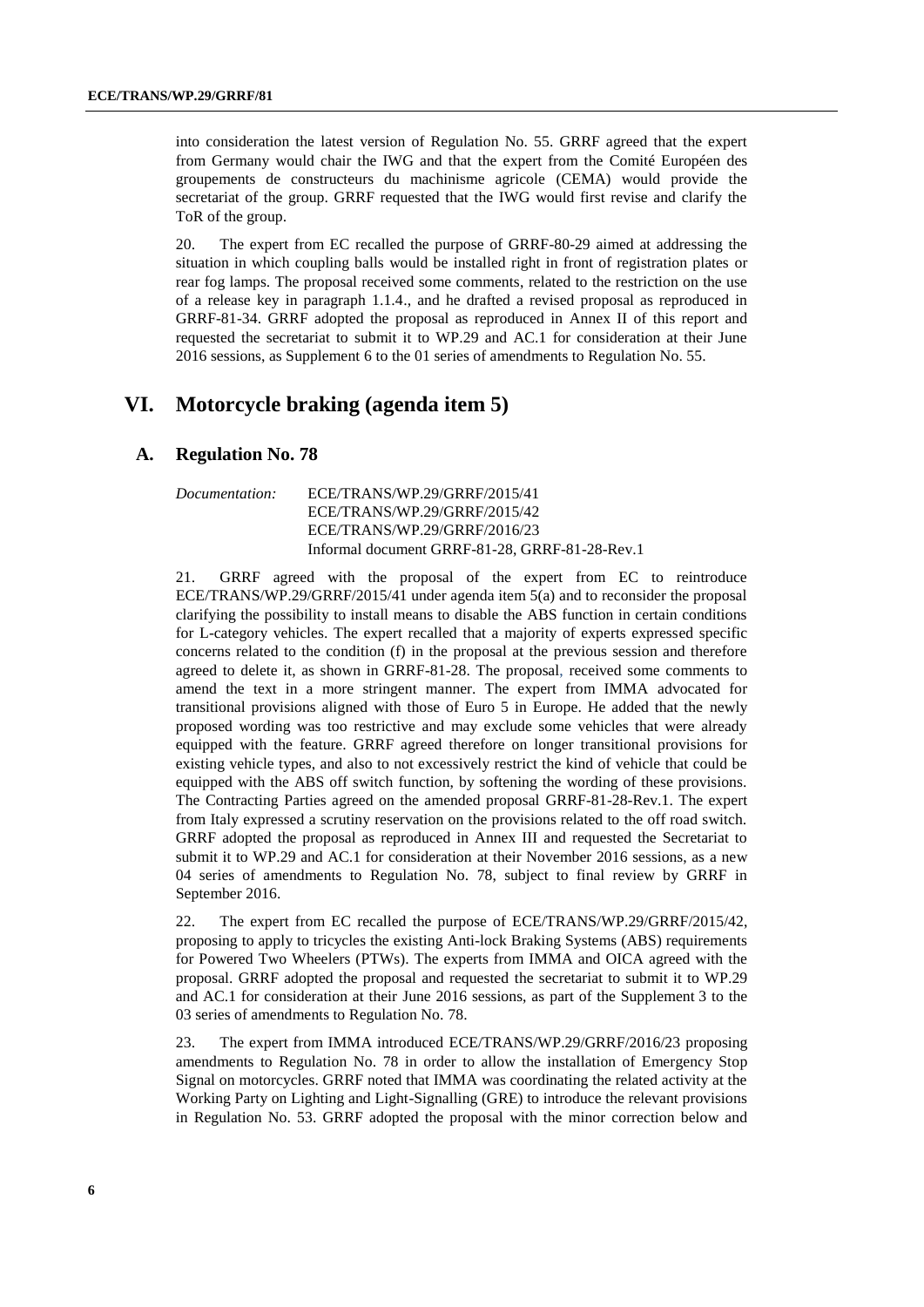requested the Secretariat to submit it to WP.29 and AC.1 for consideration at their June 2016 sessions, as part of the Supplement 3 to the 03 series of amendments to Regulation No. 78.

*In paragraph 5.1.15.1., for* "m/s2", *read* "m/s<sup>2</sup> "

#### **B. Global technical regulation No. 3**

24. The secretariat recalled the discussion at the November 2015 session of the Executive Committee of the *1998 Agreement* (AC.3). He recalled that the *1998 Agreement* specifies, in order to amend a Global Technical Regulation (GTR), that a request for authorization to develop an amendment would be adopted by AC.3 GRRF agreed to first make further progress on the work under agenda item 5(a) and then proceed with the development of amendments to GTR No. 3 and the corresponding request for authorization to develop an amendment to GTR No. 3.

## **VII. Regulation No. 90 (Replacement brake linings) (agenda item 6)**

*Documentation*: ECE/TRANS/WP.29/GRRF/2016/18 ECE/TRANS/WP.29/GRRF/2016/22 Informal documents GRRF-80-12, GRRF-81-03, GRRF-81-04, GRRF-81-04-Rev.1, GRRF-81-05-Rev.1, GRRF-81-27, GRRF-81-29 and GRRF-81-33

25. The expert from CLEPA presented ECE/TRANS/WP.29/2016/22 based on GRRF-80-12 proposing amendments to provisions defined for equivalent brake discs and drums and a relaxation of the requirement on the thickness variation for interchangeable replacement discs or drums. The expert presented a revised proposal GRRF-81-04 limiting the thickness variation requirement modification to vehicles of category  $O_2$ ,  $O_3$ ,  $N_3$  and  $M_3$ . The expert from Italy expressed his concern with the proposed requirement relaxation. After discussion, GRRF agreed on the revised document GRRF-81-04-Rev.1. GRRF adopted the proposal amended by Annex IV to the report and requested the secretariat to submit it to WP.29 and AC.1 for consideration at their June 2016 sessions, as Supplement 3 to the 02 series of amendments to Regulation No. 90.

26. The expert from CLEPA introduced GRRF-81-05-Rev.1 presenting the characteristics of Carbon – Ceramic brakes and proposing to introduce relevant provisions in the Regulation. After discussion, GRRF invited the expert from CLEPA to prepare an informal document proposing amendments to Regulation No. 90 that would include Carbon – Ceramics brakes for consideration at the next GRRF session.

27. The expert from FEMFM introduced GRRF-81-03 proposing a standard Conformity of Production (COP) form to be annexed to Regulation No. 90 that would specify the audit points checked by the Type Approval Authorities in the COP process. The expert from the Russian Federation explained that the proposal would be in contradiction to the provisions of the *1958 Agreement* with regard to COP and that the proposal should be revised to be aligned to the provisions of the Agreement. GRRF didn't oppose to the idea of streamlining the COP process but preferred that a transversal approach across the UN Regulations would be chosen. Therefore, GRRF invited the expert from FEMFM to present his proposal to the World Forum WP.29 or to the IWG on International Whole Vehicle Type Approval (IWVTA).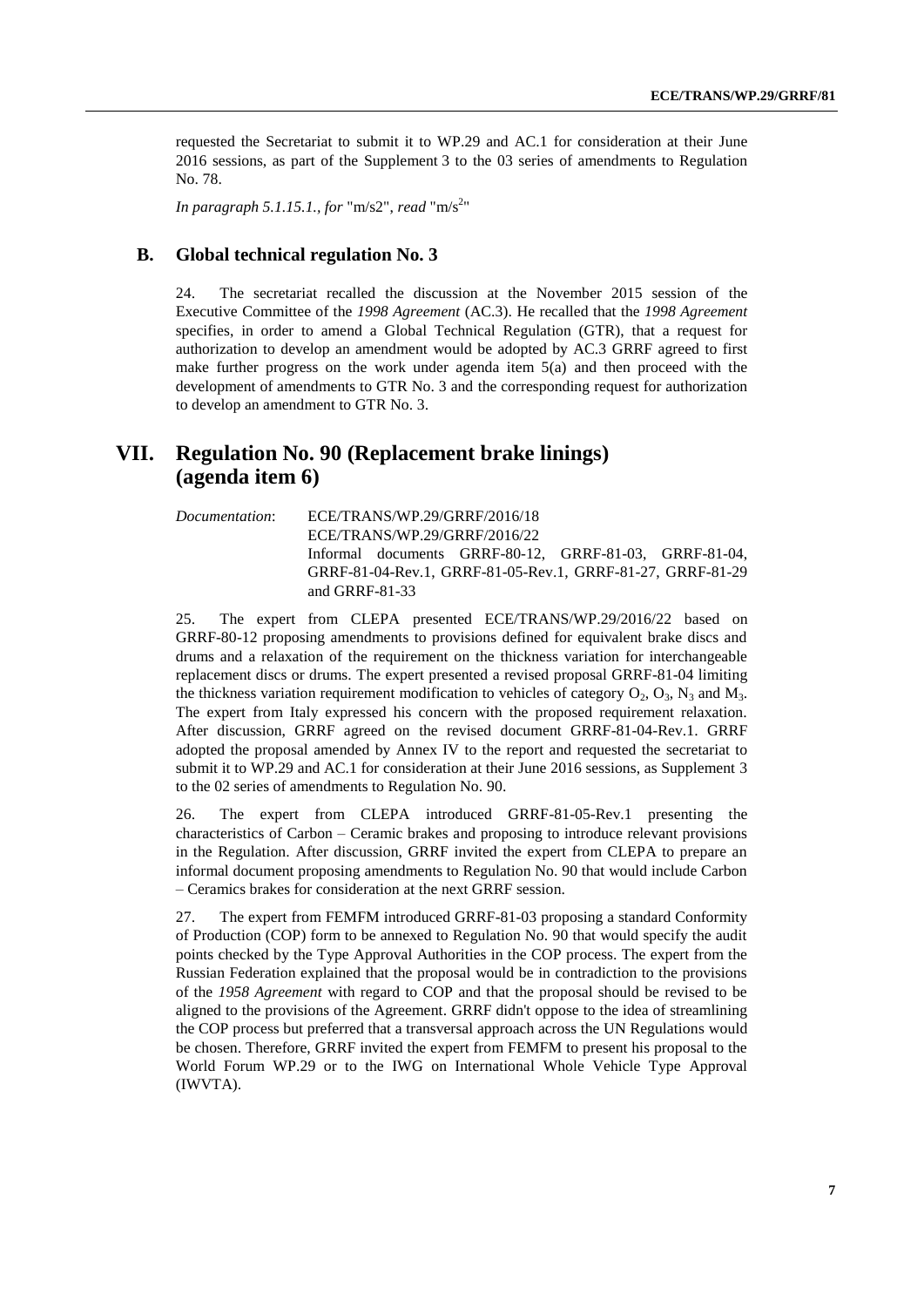28. The secretariat introduced GRRF-81-27 containing the request for clarifications of paragraph 5.2.2.1.1 in Regulation No. 90. Only one minimum shear strength requirement is specified for brake shoe assemblies and one requirement for brake pad assemblies in Regulation No. 90 and it is therefore requested that clarification be provided if these requirements are for both cold and hot shear because ISO 6312 specifies methods for both cold and hot shear tests. GRRF confirmed that Regulation No. 90 requested that the test, according to the mentioned ISO standard, has to be run at ambient temperature only. Several experts noted that a general review of Regulation No. 90 would be useful in order to minimize interpretation issues. Following discussions, the expert from Spain prepared and presented ToR for a SIG of experts to explore whether the issues related to the interpretation of the Regulation were minor and could be managed by GRRF or whether they are significant and would require the establishment of a specific IWG. GRRF agreed with the proposal and endorsed GRRF-81-33.

29. The expert from Italy presented GRRF-81-29 introducing ECE/TRANS/WP.29/GRRF/2016/18. The experts from Spain, UK and EC expressed reservations with the aim of the proposal, taking into account the history of the Regulation No. 90 development. They suggested that a more strategic and coordinated approach was chosen to develop the Regulation. GRRF agreed that this proposal may be reviewed by a SIG dealing with Regulation No. 90.

## **VIII. Tyres (agenda item 7)**

#### **A. Global technical regulation No. 16**

| <i>Documentation:</i> | (ECE/TRANS/WP29/AC.3/42)     |
|-----------------------|------------------------------|
|                       | ECE/TRANS/WP.29/GRRF/2016/2  |
|                       | ECE/TRANS/WP.29/GRRF/2016/3  |
|                       | Informal document GRRF-81-02 |

30. The Chair of GRRF recalled the authorization to develop an amendment to GTR No. 16 (see ECE/TRANS/WP29/AC.3/42) and the sponsorship of the Russian Federation for this activity. The expert from the Russian Federation reported on the work done by the group of interested experts dealing with this amendment, introducing the draft amendment 1 to GTR No.1 in ECE/TRANS/WP.29/2016/2 as well as the report contained in ECE/TRANS/WP.29/2016/3. He explained that GRRF-81-02 contained additional information to show the amendments to the existing text of the GTR as well as the origin of the amended text. GRRF adopted both official documents above (and removed the square brackets in paras. 14 and 20 of ECE/TRANS/WP.29/GRRF/2016/3). GRRF requested the secretariat to submit them to WP.29 and AC.3 for consideration and vote at their June 2016 sessions.

#### **B. Regulation No. 30**

| <i>Documentation:</i> | ECE/TRANS/WP.29/GRRF/2016/11   |
|-----------------------|--------------------------------|
|                       | (ECE/TRANS/WP.29/GRRF/2016/13) |
|                       | ECE/TRANS/WP.29/GRRF/2016/14)  |

31. The expert from France introduced ECE/TRANS/WP.29/GRRF/2016/11 together with ECE/TRANS/WP.29/GRRF/2016/13 and ECE/TRANS/WP.29/GRRF/2016/14 respectively under agenda items 7(c) and 7(g) below, proposing revised clarifications of the definitions. GRRF adopted the proposal and requested the secretariat to submit them to WP.29 and AC.1 for consideration and vote at their June 2016 sessions, as draft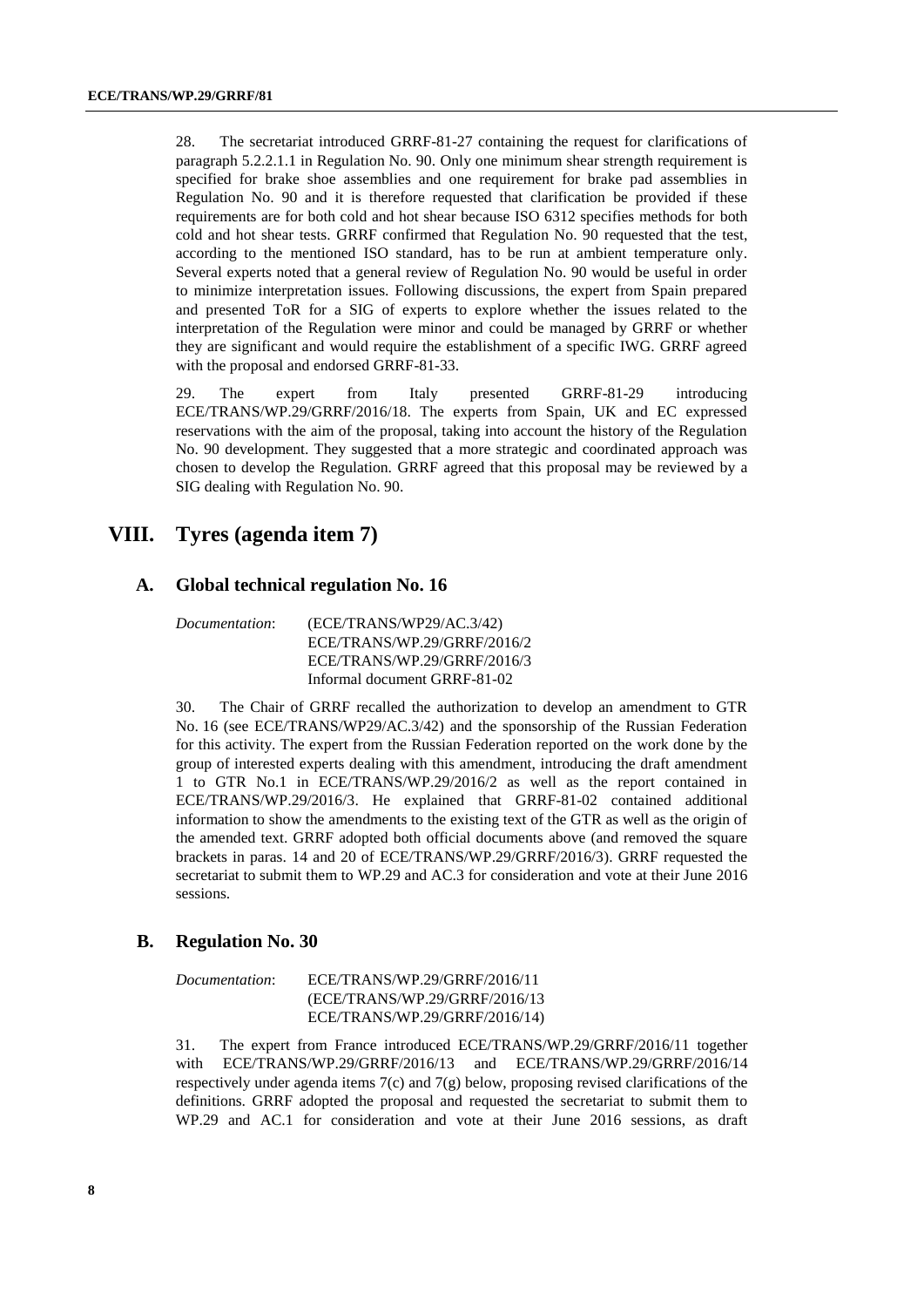Supplement 18 to the 02 series of amendments to Regulation No. 30, as part of the draft Supplement 21 to Regulation No. 54 and as draft Supplement 9 to the 02 series of amendments to Regulation No. 117.

#### **C. Regulation No. 54**

```
Documentation: ECE/TRANS/WP.29/GRRF/2016/12
    ECE/TRANS/WP.29/GRRF/2016/13
    ECE/TRANS/WP.29/GRRF/2016/16
    ECE/TRANS/WP.29/GRRF/2016/17
    Informal documents GRRF-80-17 and GRRF-81-11
```
32. The expert from France introduced ECE/TRANS/WP.29/GRRF/2016/13 together with the corresponding document relevant for Regulation No. 30 (see para. 31 above).

33. The expert from ETRTO introduced ECE/TRANS/WP.29/GRRF/2016/12, a revised proposal to amend the tyre marking requirements and also containing the amendments previously proposed by the expert from Slovakia. GRRF adopted the proposal and requested the secretariat to submit it to WP.29 and AC.1 for consideration at their June 2016 sessions, as part of the draft Supplement 21 to Regulation No. 54 and as part of the draft Regulation No. 117.

34. The expert from ETRTO presented ECE/TRANS/WP.29/GRRF/2016/16, proposing amendments to Annex 5 to include new sizes. GRRF adopted the proposal with the correction below and requested the secretariat to submit the proposal as corrected to WP.29 and AC.1 for consideration at their June 2016 sessions, as part of the draft Supplement 21 to Regulation No. 54.

*The empty cell, corresponding to the tyre size designation* "30x9.50-16.5LT" *shall read* "240"

35. The expert from France introduced ECE/TRANS/WP.29/GRRF/2016/17 (based on GRRF-80-17) proposing provisions for tyres designed for a "special" application that also fulfil the definition of a "snow" tyre. GRRF requested the secretariat to submit the corrected proposal to WP.29 and AC.1 for consideration at their June 2016 sessions, as part of the draft Supplement 21 to Regulation No. 54.

36. The expert from ETRTO introduced GRRF-81-11 proposing amendments to the requirements for the arrangement of tyre markings of Regulation No. 54. The proposal received some suggestions to simplify the verification of the compliance with the arrangement requirements. GRRF invited the expert of ETRTO to submit a revised proposal for consideration at the next session of GRRF.

#### **D. Regulation No. 75**

37. GRRF did not receive any proposal to amend Regulation No. 75.

#### **E. Regulation No. 106**

*Documentation*: ECE/TRANS/WP.29/GRRF/2016/15

38. The expert from ETRTO presented ECE/TRANS/WP.29/GRRF/2016/15 proposing the inclusion in the Regulation of load indexes from 201 to 279 to follow the technical evolution of tyres. GRRF adopted this proposal and requested the secretariat to submit both adopted proposals above to WP.29 and AC.1 for consideration at their June 2016 sessions, as Supplement 14 to Regulation No. 106.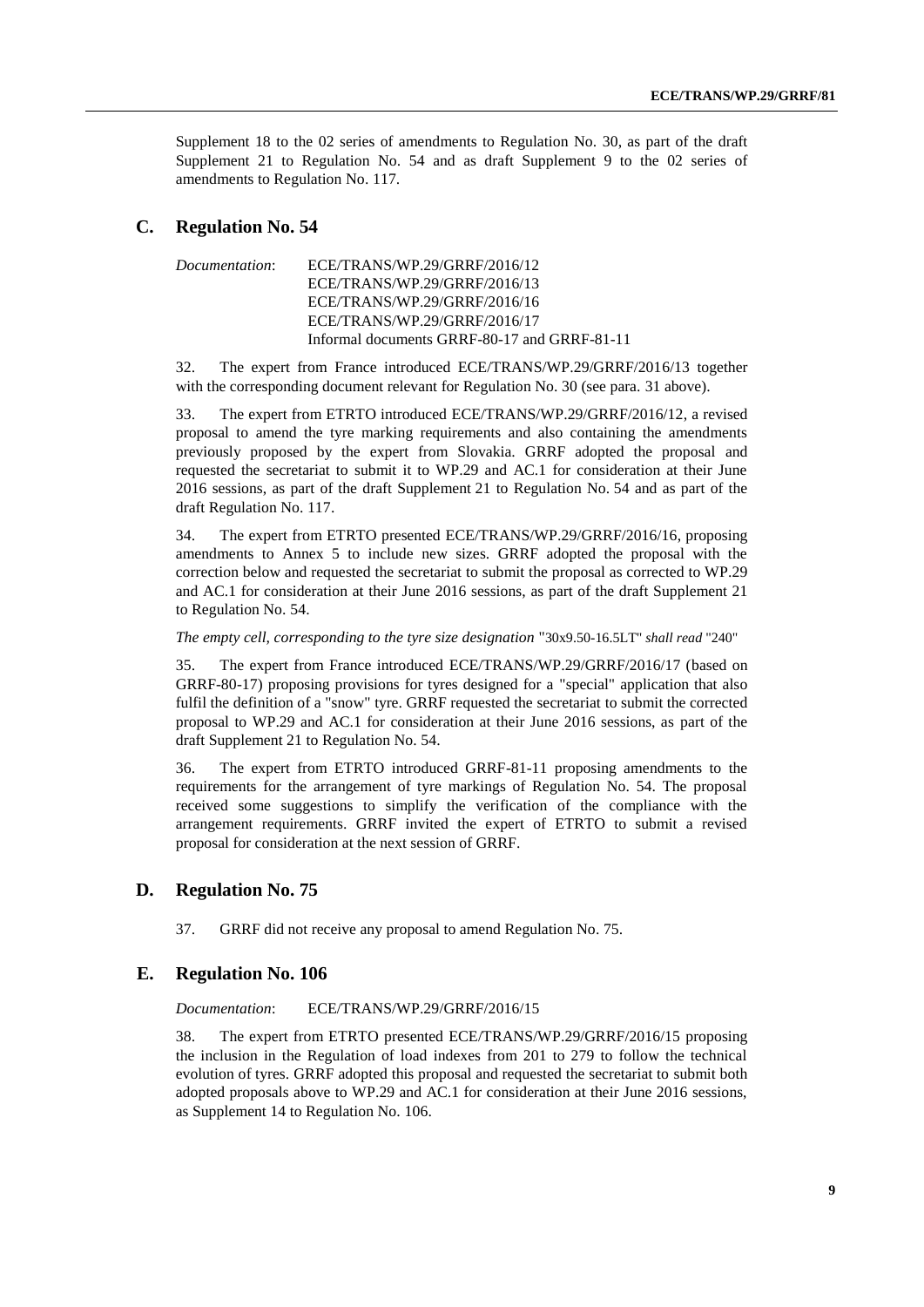#### **F. Regulation No. 109**

*Documentation*: Informal document GRRF-81-12

39. The expert from ETRTO presented GRRF-81-12 proposing editorial corrections in Annex 7 and Annex 10 of the Regulation, to align the requirements with those of other tyre Regulations and on the provisions for tests performed on two metre test drums. GRRF requested the secretariat to distribute this document with an official symbol at the next GRRF session.

#### **G. Regulation No. 117**

*Documentation*: ECE/TRANS/WP.29/GRRF/2016/12, ECE/TRANS/WP.29/GRRF/2016/14

40. The expert from France introduced ECE/TRANS/WP.29/GRRF/2016/14 together with the corresponding document relevant for Regulation No. 30 (see para. 31 above). The expert from ETRTO introduced ECE/TRANS/WP.29/GRRF/2016/12 addressing both Regulations Nos. 54 and 117 during the review of amendments proposal for Regulation No. 54 (see para. 33).

#### **H. Other business**

41. GRRF did not receive any other document to be discussed under this agenda item.

## **IX. Intelligent Transport Systems (ITS) (agenda item 8)**

#### **A. Vehicle automation**

#### *Documentation:* (Informal document WP.29-167-04)

42. The secretariat referred to the status report (WP.29-167-04) of the secretariat on the UNECE activities on vehicle automation. The expert from IMMA stated that L-category vehicles should be taken into account at an early stage for road safety reasons. The expert from Germany noted the work done by the IWG on Automated Commanded Steering Function (ACSF) on L-category vehicles and invited the expert from IMMA to contribute to the activities of the IWG.

43. The expert from Japan informed GRRF about the G7 transport ministers' activities. The first meeting dedicated to vehicle automation took place during the motor show in Frankfurt in September 2015. The declaration following this meeting stated the importance of the work done and to be done at WP.29 on vehicle automation. He reported about the working group of Sherpa's that took place in Berlin (Germany) in January 2016, to manage the transition between Germany and Japan for the next G7 Transport Minister meeting in Karuizawa Town on 24-25 September 2016, which would be dedicated to Cyber Security and Privacy in the context of the transport and the automotive sector.

#### **B. Remote Control Parking (RCP)**

44. The Chair recalled the RCP demonstration organized during the previous session of GRRF. The expert of Germany explained that the draft "ACSF Category A" may cover the requirements for such systems. GRRF agreed with his proposal to handle this matter together with the agenda item 9(c) on ACSF.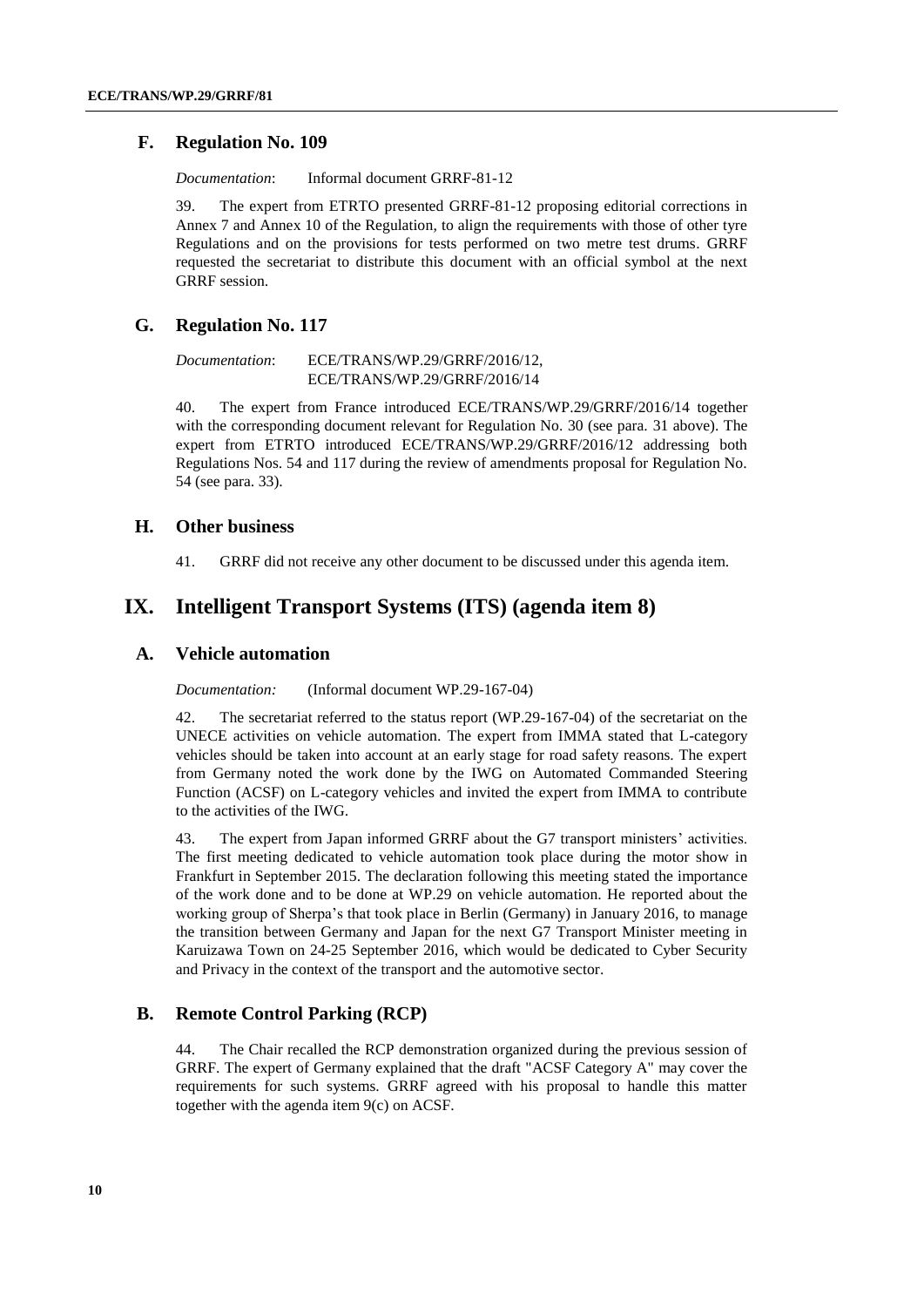#### **C. Other ITS issues**

*Documentation:* Informal document GRRF-81-30

45. The expert from Japan gave a status report on the activities of the IWG on ITS/AD. He recalled that, since September 2015, two sessions took place in Geneva in November 2015 and that the group: (1) designated the representative of Finland as the IWG on ITS/AD Ambassador to WP.1 and its informal group, (2) continued consideration on the definition of automation levels, (3) would further address cyber security and privacy issues on the basis of guideline proposals tabled by Japan and Germany, (4) exchanged information on the activities at the WP.29 subsidiary bodies and (5) elected Mr. Inomata and Mr. Yarnold as Co-Chairs of the group.

46. The secretariat informed GRRF of the activities of UNECE during the  $22<sup>nd</sup> ITS$ World Congress that took place in Bordeaux (France) in October 2015. He reported that a ministerial round table [\(www.unece.org/index.php?id=41175\)](http://www.unece.org/index.php?id=41175) moderated by the director of the sustainable transport division adopted the Manifesto "ITS for mitigating Climate Change". He added that the UNECE ITS Flagship event co-organised with the French Ministry of Environment [\(http://www.unece.org/index.php?id=39185#/\)](http://www.unece.org/index.php?id=39185#/) took place two days after the ministerial round table and that the round table explored ways to implement the vision expressed in the Manifesto.

47. The expert from EC informed (GRRF-81-30) GRRF about the Collaborative ITS (C-ITS) platform report. The secretariat noted that the so-called "Day 1 list" in the report contained mainly systems directly related to road vehicles or indirectly, by interacting with road vehicles through their connectivity. He wondered whether EC would wish to contribute at the World Forum level on these systems. The expert from EC explained that no strategy was decided at this stage but he expected that the type-approval requirements for theses vehicle-related systems could be handled by the World Forum, if non-EU Contracting Parties would express their interest in these activities and would wish to contribute.

## **X. Steering equipment (agenda item 9)**

#### **A. Regulation No. 79**

*Documentation*: ECE/TRANS/WP.29/GRRF/2016/20 Informal document GRRF-81-13

48. The expert from CLEPA recalled, on behalf of CLCCR, the proposal ECE/TRANS/WP.29/GRRF/2016/20 previously adopted by GRRF with a scrutiny reservation. CLCCR reviewed the text in square brackets and proposed to delete it as proposed in GRRF-81-13. GRRF adopted the proposal as amended by Annex V to the report and requested the secretariat to submit it together with ECE/TRANS/WP.29/GRRF/2013/13 to WP.29 and AC.1 for consideration at their June 2016 sessions, as Supplement 5 to the 01 series of amendments to Regulation No. 79.

#### **B. Lane Keeping Assist System (LKAS) and Parking Assist System (PAS)**

*Documentation*: (ECE/TRANS/WP.29/GRRF/2015/2 and GRRF-79-04) Informal documents GRRF-80-08; GRRF-81-14

49. The Chair of GRRF recalled the activities done by the IWG on ACSF and proposed to postpone the discussion on LKAS (ECE/TRANS/WP.29/GRRF/2015/2 and GRRF-79-04) to make sure that the findings of the informal group could be reflected when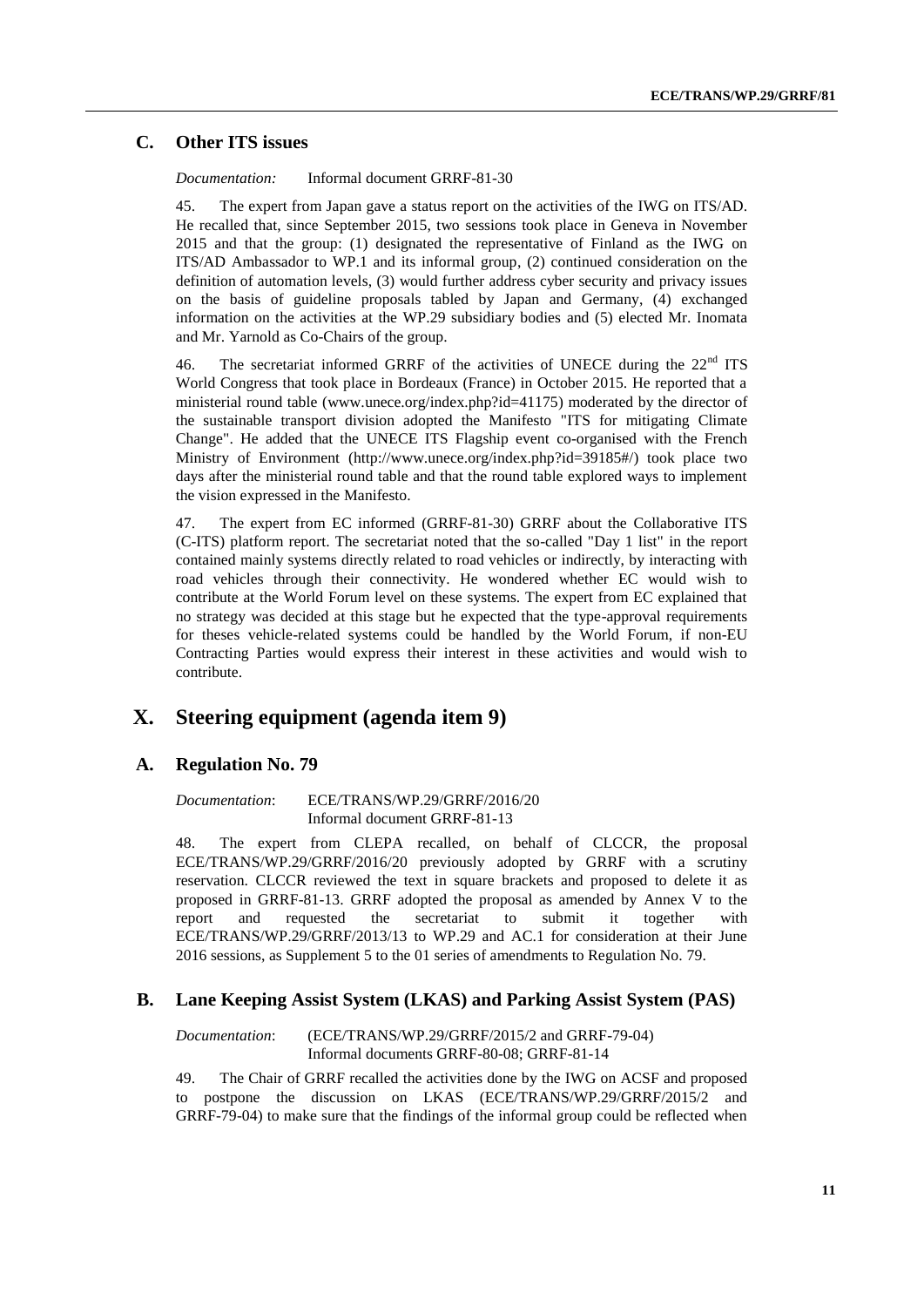working the technical provisions for LKAS. The expert from France recalled that the work on LKAS had a high priority and invited GRRF to reflect on whether a discussion on the submitted documentation should take place at this session. The experts from Germany and OICA agreed that the proposal produced by the SIG on LKAS was of a high quality but noted that some definitions should be aligned with those of ACSF. Therefore, GRRF agreed to defer the discussion to the September 2016 session. GRRF noted that LKAS were considered as discontinuous corrective steering, while ACSF would cover systems similar to LKAS but performing continuously. GRRF agreed that the boundaries of these systems needed clarification. GRRF requested the IWG on ACSF to work on the boundary definitions. GRRF agreed to resume consideration of this item at its nest session.

#### **C. Automated Commanded Steering Function (ACSF)**

*Documentation*: Informal documents GRRF-81-18 and GRRF-81-32

50. The expert from Germany, on behalf of the Co-Chairs of the IWG on ACSF, introduced GRRF-81-32 presenting the status of the work done (GRRF-81-18) by the IWG on ACSF. He explained that the IWG was working on the provisions for the proposed five categories of ACSF as well as requirements and testing procedures for the proper assessment of the safety performance of these functions. He clarified that the speed limit for Category E systems would be 130 km/h but that other Categories could work at higher speeds. GRRF endorsed the status report and agreed to resume consideration of this agenda item at its next session.

51. GRRF noted that the ToR of the IWG on ACSF, being submitted for adoption at the March 2016 session of WP.29, were not clearly stating whether the group shall address RCP as an ACSF Category A as drafted by the IWG. Therefore, GRRF requested the IWG to address RCP and requested the secretariat to note this formal request in the session report.

## **XI. International Whole Vehicle Type Approval (IWVTA) (agenda item 10)**

#### **A. Report on the IWVTA informal group and subgroup activities**

*Documentation*: Informal document GRRF-81-19

52. The GRRF Ambassador presented GRRF-81-19 reporting on the activities of the IWG on IWVTA and its subgroups. GRRF noted the progress done by the IWG. GRRF also noted that the pre-testing task force would test procedures related to the draft Regulation No. 0 and that GRRF actions related to IWVTA should ideally be completed by February 2016. The experts noted the work undertaken on the revision of the EU framework Directive and asked to the expert from EC whether it would have an impact on the adoption of the draft Revision 3 to the *1958 Agreement* and on IWVTA. He answered that the process for adoption may be impacted.

#### **B. Regulation on tyre installation**

*Documentation*: ECE/TRANS/WP.29/GRRF/2016/9 Informal document GRRF-81-26

53. The expert from OICA introduced ECE/TRANS/WP.29/GRRF/2016/9 proposing a new Regulation on Tyre Installation. The proposal received some comments to harmonize the provisions with those of the corresponding EU Regulation No. 458/2011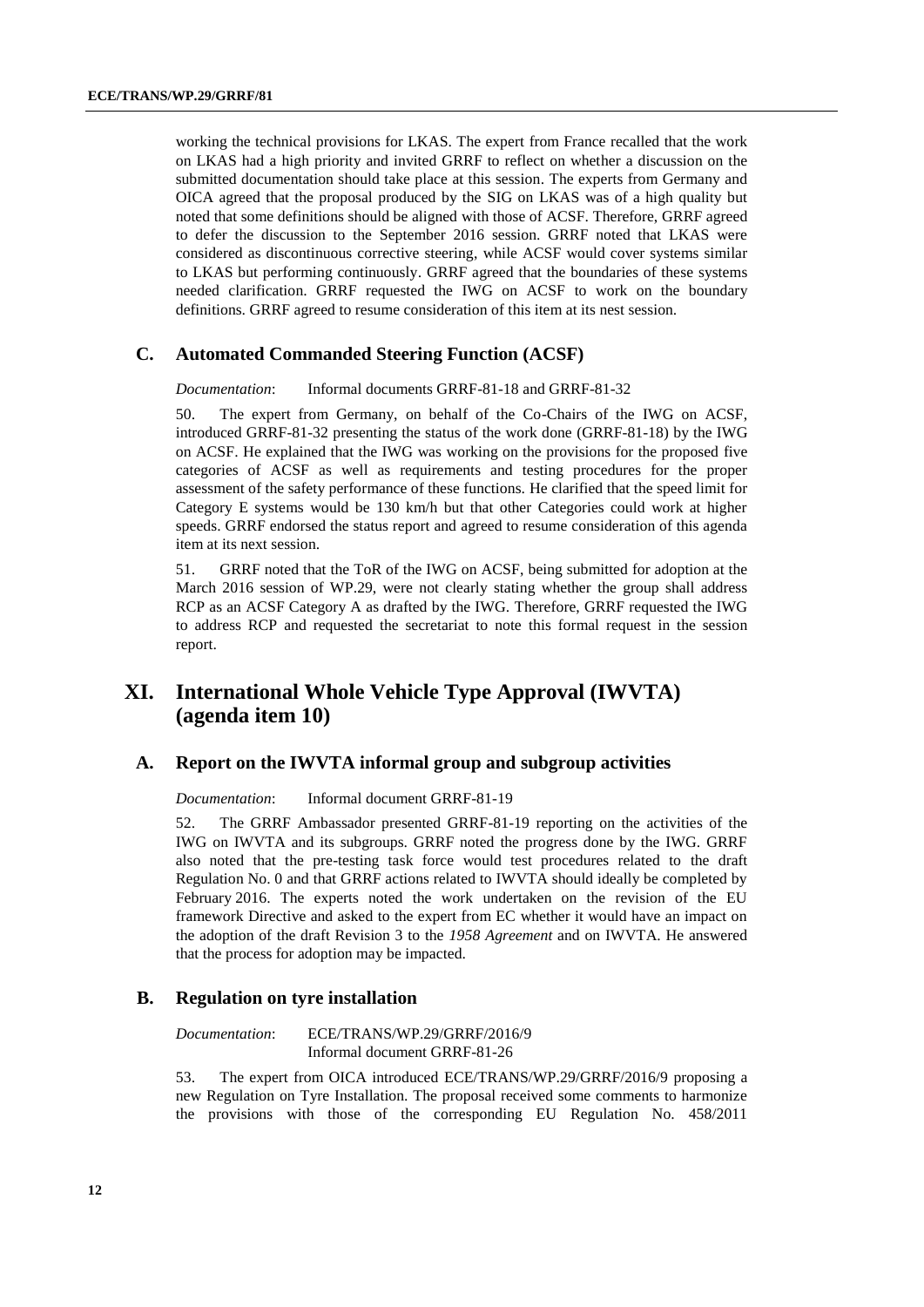(GRRF-81-26). GRRF adopted the proposal as amended by Annex VI to the report and requested the secretariat to submit the amended proposal to WP.29 and AC.1 for consideration and vote in June 2016.

#### **C. Regulation No. 13-H**

*Documentation*: (ECE/TRANS/WP.29/GRRF/2013/13) ECE/TRANS/WP.29/GRRF/2016/6 ECE/TRANS/WP.29/GRRF/2016/7 ECE/TRANS/WP.29/GRRF/2016/8 ECE/TRANS/WP.29/GRRF/2016/10 Informal documents GRRF-80-32, GRRF-81-23, GRRF-81-24. GRRF-81-25

54. The expert from OICA presented ECE/TRANS/WP.29/GRRF/2016/6 removing (as suggested by the IWG on IWVTA) the provisions on ESC and Brake Assist Systems (BAS) from Regulation No. 13-H, taking into consideration the comments received at previous sessions of GRRF as well as the transitional provisions proposed by the expert from UK in ECE/TRANS/WP.29/GRRF/2016/10. He introduced ECE/TRANS/WP.29/GRRF/2016/7 proposing a new Regulation on BAS. He also introduced a proposal for a new Regulation on ESC (ECE/TRANS/WP.29/GRRF/2016/8). After discussion, GRRF agreed on the revised proposals in GRRF-81-23, GRRF-81-24 and GRRF-81-25.

55. GRRF adopted ECE/TRANS/WP.29/GRRF/2016/6 as amended by Annex VII to the report and requested the Secretariat to submit it as well as the adopted proposal in ECE/TRANS/WP.29/GRRF/2013/13 to WP.29 and AC.1 for consideration and vote in June 2016 as draft 01 series of amendments to Regulation No. 13-H

56. GRRF adopted ECE/TRANS/WP.29/GRRF/2016/7 as amended by Annex VIII to the report and requested the Secretariat to submit it to WP.29 and AC.1 for consideration and vote in June 2016.

57. GRRF adopted ECE/TRANS/WP.29/GRRF/2016/8 as amended by Annex IX to the report and requested the Secretariat to submit it to WP.29 and AC.1 for consideration and vote in June 2016.

#### **D. Regulation No. 64 and Tyre Pressure Monitoring System (TPMS)**

*Documentation*: ECE/TRANS/WP.29/GRRF/2016/4 ECE/TRANS/WP.29/GRRF/2016/5 Informal documents GRRF-81-17, GRRF-81-17-Rev.1, GRRF-81-21 and GRRF-81-22

58. The expert from OICA introduced ECE/TRANS/WP.29/GRRF/2016/4 proposing to remove the TPMS requirements from Regulation No. 64 as suggested by the IWG on IWVTA. He presented ECE/TRANS/WP.29/GRRF/2016/5 proposing a new Regulation on TPMS. Following discussion, GRRF agreed on the proposals as amended and reproduced in GRRF-81-21 and GRRF-81-22.

59. The expert from EC proposed amendments (GRRF-81-17) to ECE/TRANS/WP.29/GRRF/2016/5 clarifying that the manufacturer has the obligation to design a TPMS system which shall detect underinflating under a wide range of driving conditions and not only in the conditions of the test procedures in Annex 3 of the Regulation. GRRF adopted with the proposal as amended (GRRF-81-17-Rev.1). GRRF noted that the agreed proposal would not modify the test procedures as described in Annex 3 of the Regulation. The expert from the Russian Federation and some type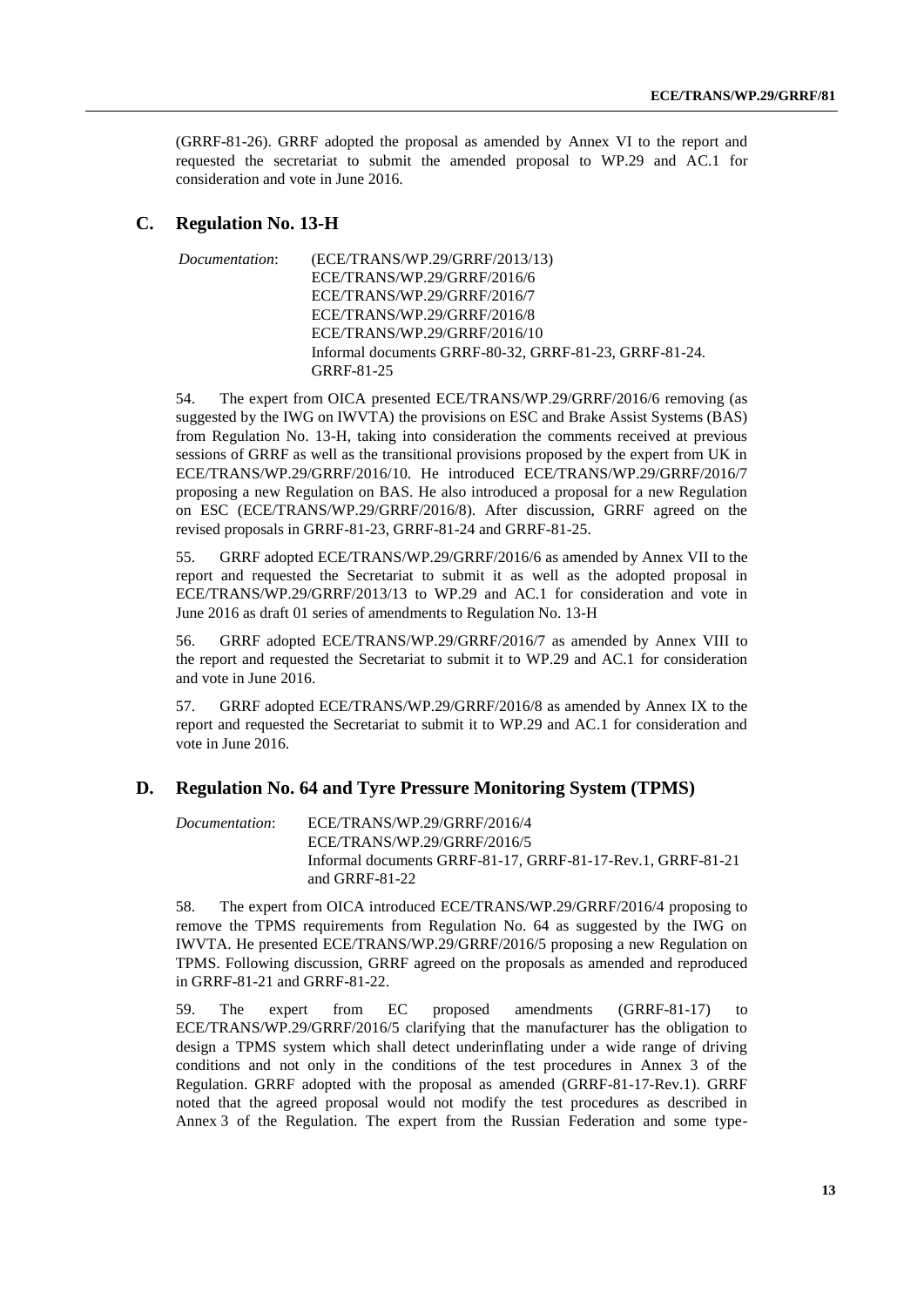approval authorities raised a question about general provisions in UN Regulations for which no procedure was defined to verify the compliance with these general provisions for manufacturers. GRRF suggested that WP.29 could have a general discussion on the compliance off the test procedures and could provide guidance to the WP.29 subsidiary bodies.

60. GRRF adopted ECE/TRANS/WP.29/GRRF/2016/4 as amended by Annex X of the report and requested the secretariat to submit it to WP.29 and AC.1 for consideration at their June 2016 sessions, as draft 03 series of amendments to Regulation No. 64.

61. GRRF adopted ECE/TRANS/WP.29/GRRF/2016/5 as amended by Annex XI of the report and requested the secretariat to submit it to WP.29 and AC.1 for consideration at their June 2016 sessions.

#### **E. Other business**

62. GRRF did not receive any new document to be discussed under this agenda item.

## **XII. Regulation No. 89 (agenda item 11)**

*Documentation* ECE/TRANS/WP.29/GRRF/2016/21

63. The expert from OICA presented ECE/TRANS/WP.29/GRRF/2016/21 proposing to extend the possibility of actuating the service braking system to vehicles of categories  $M_2$ and  $N_2$  below five tons. The proposal received some comments on possible safety risks. The expert from Switzerland explained that his country, due to specific geographic characteristics, had long roads with significant slopes and that the requirements shall take this specificity into consideration. The expert from OICA stated that, due to speed limiter (90 km/h), fully loaded vehicles of category  $M_2$  of  $N_2$  below five tons would have a smaller kinetic energy than fully loaded vehicles of category  $N_1$  driving at 130 km/h, therefore, the proposal is not introducing any road safety issue. The expert from Denmark noted that a tell-tale could be provided, in combination with the system actuating the service brakes, to make the driver aware of the service brake application. GRRF agreed to continue consideration of this agenda item at September 2016 session of GRRF and invited GRRF to provide evidences that no additional safety risk would be expected if the requested extension would be granted.

## **XIII. Exchange of views on innovations, automations and selfdriving cars (agenda item 12)**

Documentation: Informal document GRRF-81-30

64. The expert from EC reported (GRRF-81-30) on Gear 2030, being a high level group consisting of the executives of the European automotive sector, relevant Ministers and Commissioners of the European Commission. He added that one of the goals of the group was to develop a roadmap for highly automated driving, within two years.

65. The expert from Japan informed on the activities in Japan concerning the establishment of a guideline for the so called "dead-man system" bringing automatically a vehicle to a stop, when there is no obvious driver engagement, as the country faced lately severe bus accidents related to drivers' unconsciousness. He explained that the guideline would be aligned with the provisions defined by the IWG on ACSF on the Minimum Risk Manoeuvre.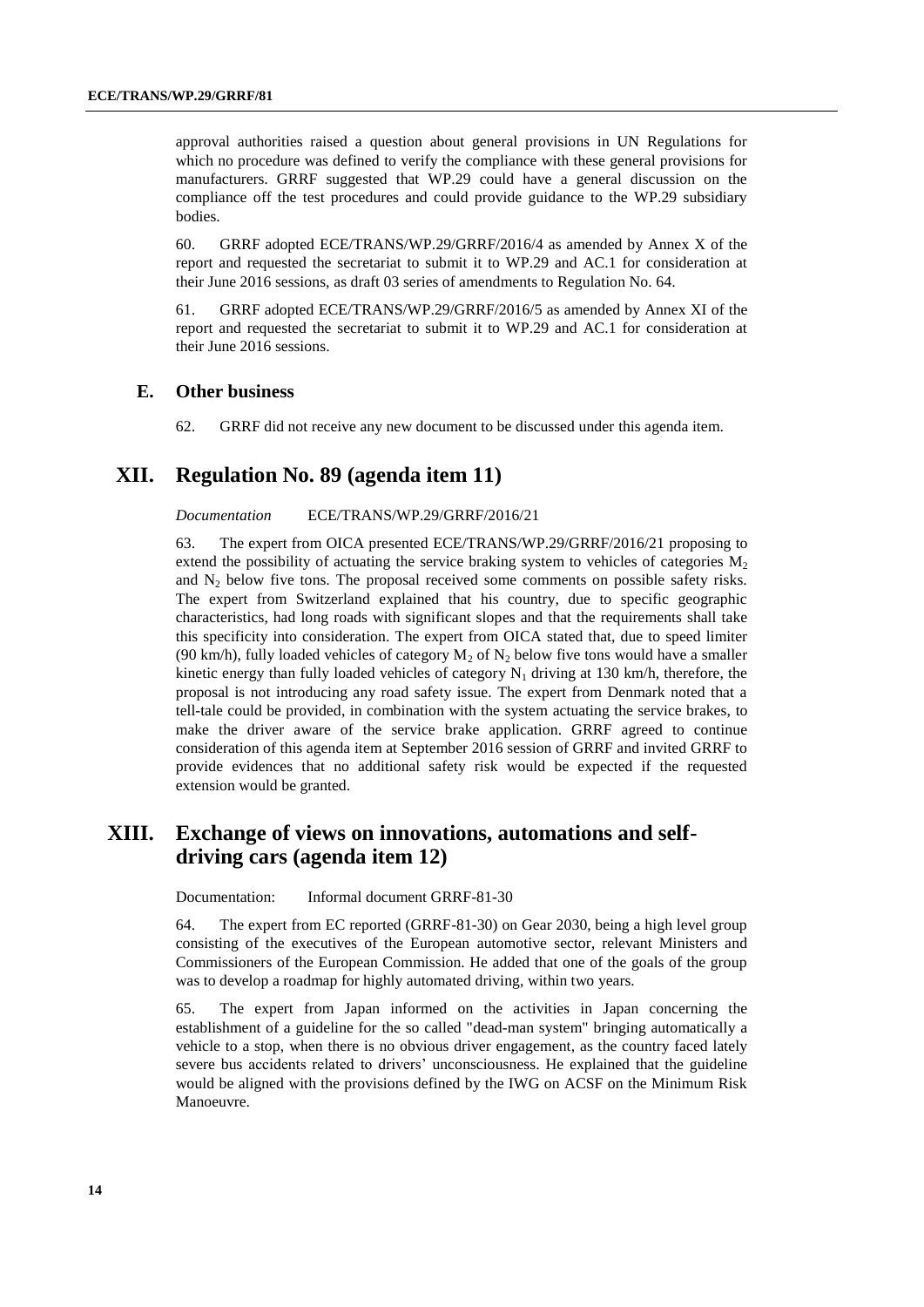## **XIV Any other business (agenda item 13)**

#### **A. Highlights of the November 2015 session of WP.29**

*Documentation*: (ECE/TRANS/WP.29/1118) Informal document GRRF-81-15

66. The secretariat introduced GRRF-81-15 reporting on the highlights of the  $167<sup>th</sup>$ session of WP.29 relevant for GRRF. For more information, please refer to the session report (ECE/TRANS/WP.29/1118).

#### **B. Any other business**

*Documentation*: Informal document GRRF-81-27

67. The secretariat introduced GRRF-81-27 under agenda item 6 (see para. 28 above).

68. The Chief of the Vehicle Regulations and Transport Innovations Section, Mr. W. Nissler, informed GRPE about the abolishment of four General Service (G) posts within the United Nations Economic Commission for Europe (UNECE) as decided by the UN General Assembly on 23 December 2015. He explained that a G post was abolished in the Vehicle Regulations and Transport Innovations Section since 1 January 2016 due to the immediate retirement of the current incumbent. He hoped that this unfortunate situation would not affect future services to be provided by the section.

#### **C. Tributes**

69. Learning that Mr. Jean-Claude Noirhomme (ETRTO) would retire and, therefore, no longer attend the sessions, GRRF acknowledged their considerable contributions to the activities of the group. GRRF wished him a long and happy retirement.

## **XV. Provisional agenda for the eighty-second session**

70. The following provisional agenda was endorsed for the eighty-first session of GRRF, scheduled to be held in Geneva from 20 (starting at 9.30 a.m.) to 23 (concluding at 12.30 p.m.) September  $2016^1$ :

1. Adoption of the agenda.

2. Advanced Emergency Braking Systems (AEBS) and Lane Departure Warning Systems (LDWS).

- 3. Regulations Nos. 13 and 13-H (Braking):
	- (a) Modular Vehicle Combinations (MVC);
	- (b) Clarifications;
	- (c) Other business.
- 4. Regulation No. 55 (Mechanical couplings).

<sup>1</sup> GRRF noted that the deadline for submission of official documents to the UNECE secretariat was 24 June 2016, twelve weeks prior to the session.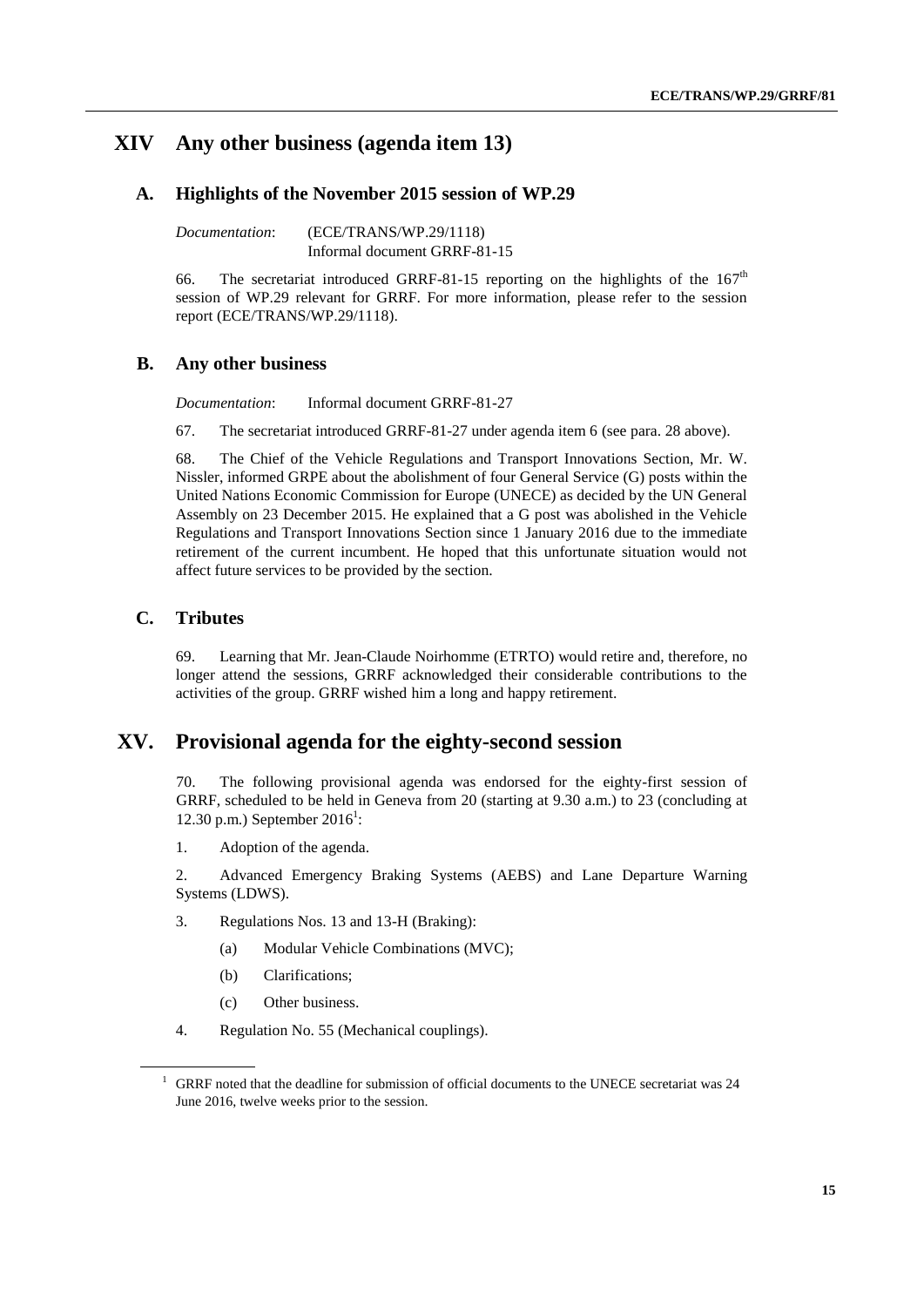- 5. Motorcycle braking:
	- (a) Regulation No. 78;
	- (b) Global technical regulation No. 3.
- 6. Regulation No. 90 (Replacement brake linings).
- 7. Tyres:
	- (a) Global technical regulation No. 16;
	- (b) Regulation No. 30;
	- (c) Regulation No. 54;
	- (d) Regulation No. 75;
	- (e) Regulation No. 106;
	- (f) Regulation No. 109;
	- (g) Regulation No. 117;
	- (e) Other business.
- 8. Intelligent Transport Systems (ITS):
	- (a) Vehicle automation;
	- (b) Remote Control Parking (RCP);
	- (c) Other ITS issues.
- 9. Steering equipment:
	- (a) Regulation No. 79;
	- (b) Lane Keeping Assist System (LKAS) and Parking Assist Systems (PAS);
	- (c) Automated Controlled Steering Function (ACSF).
- 10. International Whole Vehicle Type Approval (IWVTA):
	- (a) Report on the IWTVA informal group and subgroup activities;
	- (b) Other business.
- 11. Regulation No. 89.
- 12. Exchange of view on innovations and relevant national activities.
- 13. Election of Officers
- 14. Other business:
	- (a) Highlights of the March and June 2016 sessions of WP.29;
	- (b) Any other business.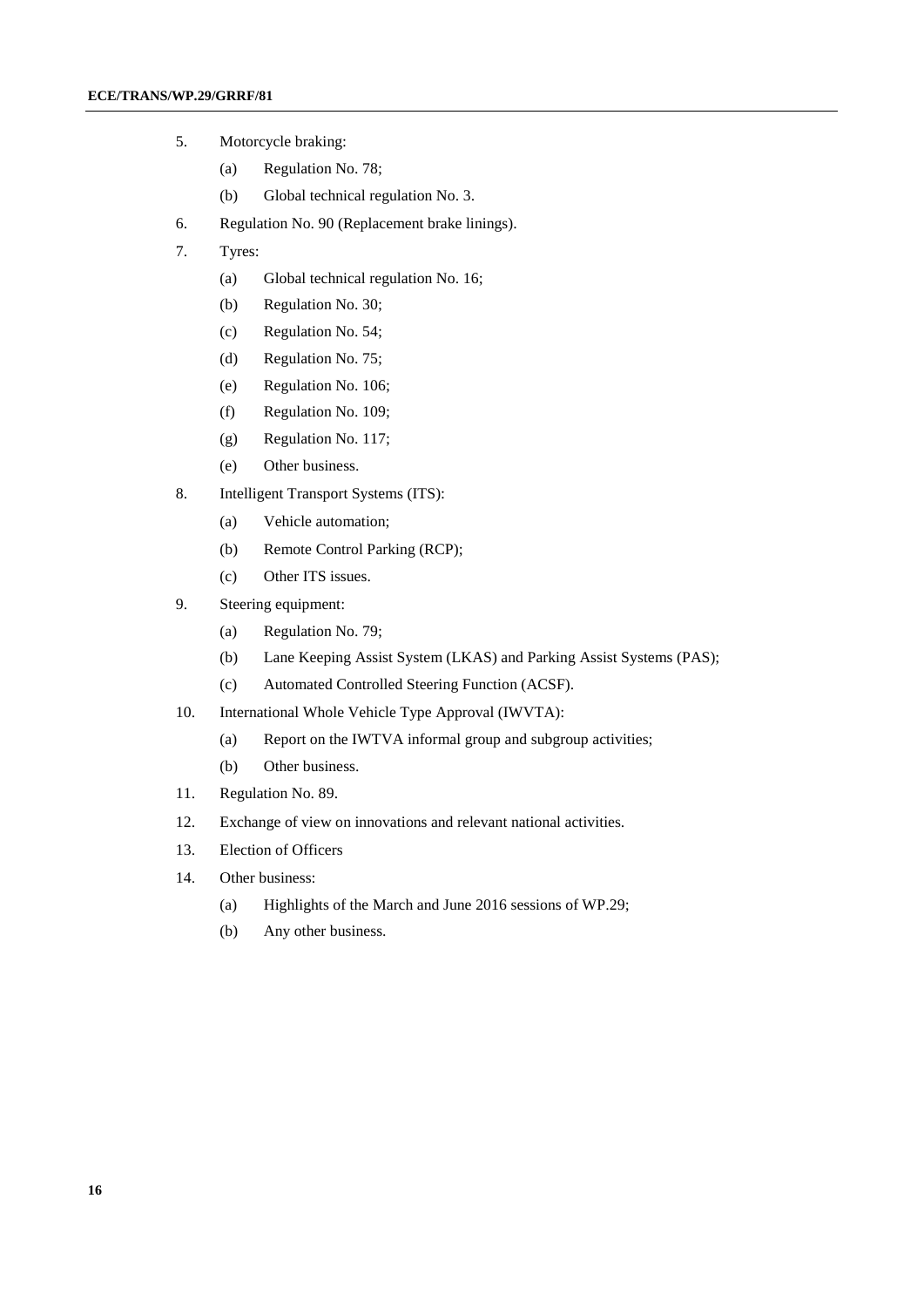# **Annex I**

# **List of informal documents (GRRF-81-…) considered during the session**

# **[English only]**

| No.          | (Author) Title                                                                                                                                | Follow-<br>$\mu$ |
|--------------|-----------------------------------------------------------------------------------------------------------------------------------------------|------------------|
| $\mathbf{1}$ | (GRRF Chair) Running order                                                                                                                    | A                |
| 2            | (GTR on Tyre drafting group) Draft Amend.1 to GTR No. 16 (Tyres)                                                                              | F                |
| 3            | (FEMFM) Draft proposal for amendments to Regulation No. 90                                                                                    | F                |
| 4            | (CLEPA) Proposal for amendments to ECE/TRANS/WP.29/GRRF/2016/22                                                                               | F                |
| 4-           | (CLEPA) Revised proposal for amendments to ECE/TRANS/WP.29/2016/22                                                                            | A                |
| Rev.1        |                                                                                                                                               |                  |
| $5-$         | (CLEPA) Carbon - Ceramic brakes                                                                                                               | F                |
| Rev.1        |                                                                                                                                               |                  |
| 6            | (R55) Proposal for amendments to Regulation No. 55                                                                                            | C                |
| 7            | (R55) Proposal for amendments to the informal document GRRF-81-06                                                                             | Ε                |
| 8            | (R55) IWG-R55 Finalizing Plan                                                                                                                 | A                |
| 9            | (Germany) Proposal to establish an IWG on Mechanical Couplings for Agricultural Vehicles<br>$(R55-A)$                                         | $\mathsf{C}$     |
| 9-<br>Rev.1  | (Germany/Netherlands) Amended proposal to establish an IWG on Mechanical Couplings for<br>Agricultural Vehicles (R55-A)                       | Ε                |
| 10           | (Germany) Proposal for a new Regulation No. 55-A (Mechanical Couplings for Agricultural<br>Vehicles)                                          | F                |
| 11           | (ETRTO) Proposal for amendments to Regulation No. 54                                                                                          | Ε                |
| 12           | (ETRTO) Proposal for amendments to Regulation No. 109                                                                                         | C                |
| 13           | (CLCCR) Proposal for amendments to ECE/TRANS/WP.29/GRRF/2016/20                                                                               | A                |
| 14           | (France) Presentation about the French views on ACSF                                                                                          | F                |
| 15           | (Secretariat) General information and highlights of the November 2015 session of WP.29                                                        | F                |
| 16           | (Secretariat) Updated and consolidated provisional agenda of the 81st session of GRRF (incl.<br>informal documents received until 29/01/2016) | A                |
| 17           | (EC) Proposal for amendments to ECE/TRANS/WP.29/GRRF/2016/5                                                                                   | F                |
| $17-$        | (Secretariat) Proposal for amendments to ECE/TRANS/WP.29/GRRF/2016/5                                                                          | A                |
| Rev.1        |                                                                                                                                               |                  |
| 18           | (ACSF) Draft proposal for amendments to Regulation No. 79 to include $ACSF > 10$ km/h                                                         | E                |
| 19           | (GRRF Ambassador) Report to GRRF from Ambassador to IWVTA                                                                                     | F                |
| 20           | (CLEPA) Proposal for amendments to Regulations No. 13                                                                                         | F                |
| $20 -$       | (CLEPA) Proposal for amendments to Regulations No. 13                                                                                         | C                |
| Rev.1        |                                                                                                                                               |                  |
| 21           | (Secretariat) Proposal for amendments to Regulation No. 64                                                                                    | A                |
| 22           | (Secretariat) Proposal for a new UN Regulation on TPMS                                                                                        | B                |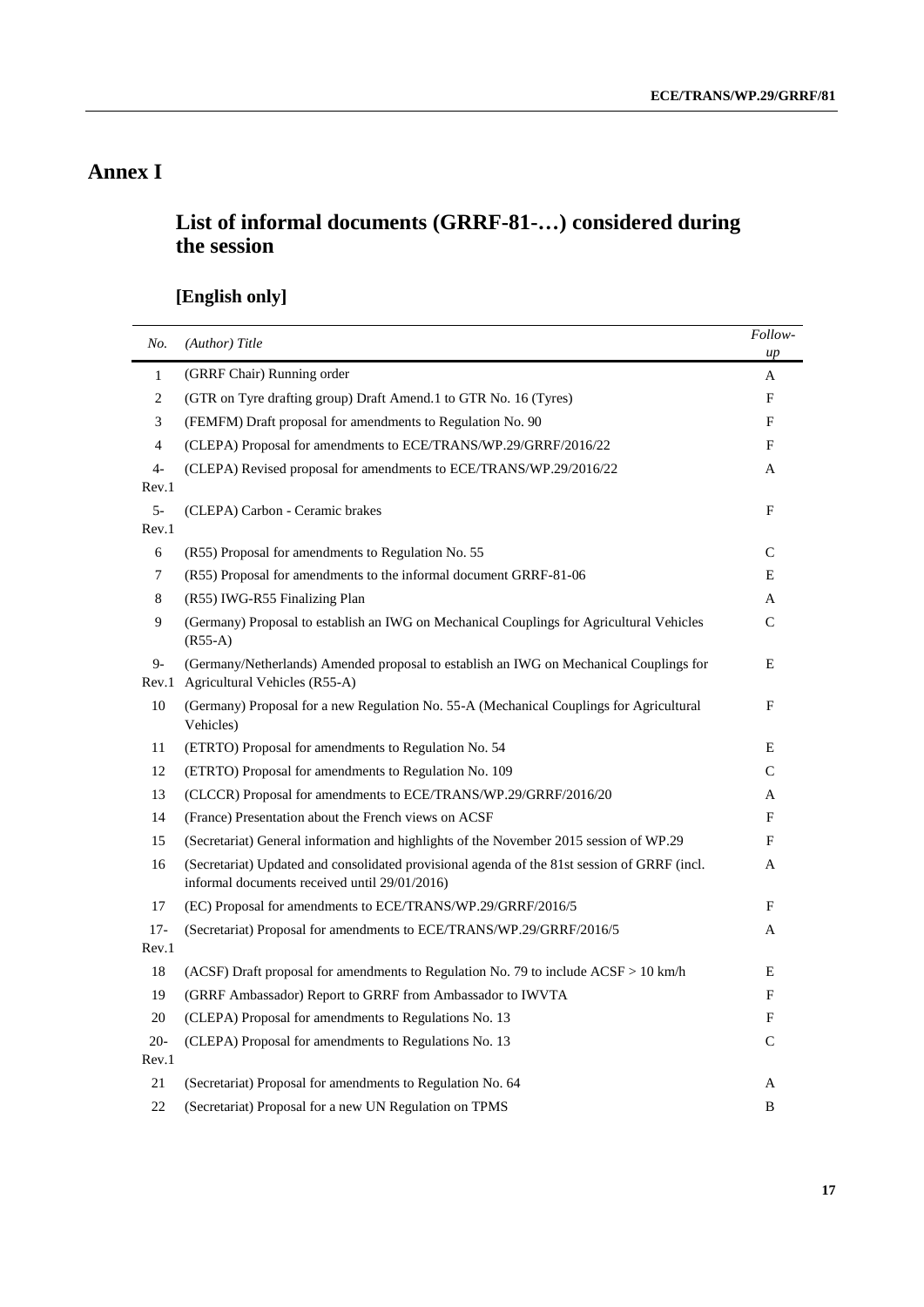| No.    | (Author) Title                                                                            | Follow-<br>$\mu$ |
|--------|-------------------------------------------------------------------------------------------|------------------|
| 23     | (Secretariat) Proposal for amendments to Regulation No. 13-H                              | $\mathsf{A}$     |
| 24     | (Secretariat) Proposal for a new Regulation on Brake Assist Systems (BAS)                 | $\mathsf{A}$     |
| 25     | (Secretariat) Proposal for a new UN Regulation on ESC                                     | $\mathsf{A}$     |
| 26     | (Secretariat) Proposal for a new UN Regulation on tyre installation                       | A                |
| 27     | (Secretariat) Request for clarification of Regulation No. 90                              | F                |
| 28     | (EC) Proposal for amendments to ECE/TRANS/WP.29/GRRF/2015/41                              | F                |
| $28 -$ | (Secretariat) Proposal for amendments to ECE/TRANS/WP.29/GRRF/2015/41                     | A                |
| Rev.1  |                                                                                           |                  |
| 29     | (Italy) Presentation supporting ECE/TRANS/WP.29/GRRF/2016/18                              | F                |
| 30     | (EC) The C-ITS deployment platform and the GEAR 2030 roadmap on highly automated vehicles | F                |
| 31     | (CLEPA) CLEPA position on GRRF-80-06                                                      | F                |
| 32     | (ACSF/Germany) Status report on the activities of the IWG on ACSF                         | F                |
| 33     | (Spain) ToR proposal for SIG on Regulation No. 90                                         | A                |
| 34     | (EC) Proposal for a Supplement to the 01 series of amendments to Regulation No. 55        | A                |

#### *Notes:*

- A Endorsed or adopted without amendment.
- B Endorsed or adopted with amendments.
- C Resume consideration on the basis of a document with an official symbol.
- D Kept as reference document/continue consideration.
- E Revised proposal for the next session.
- F Consideration completed or to be superseded.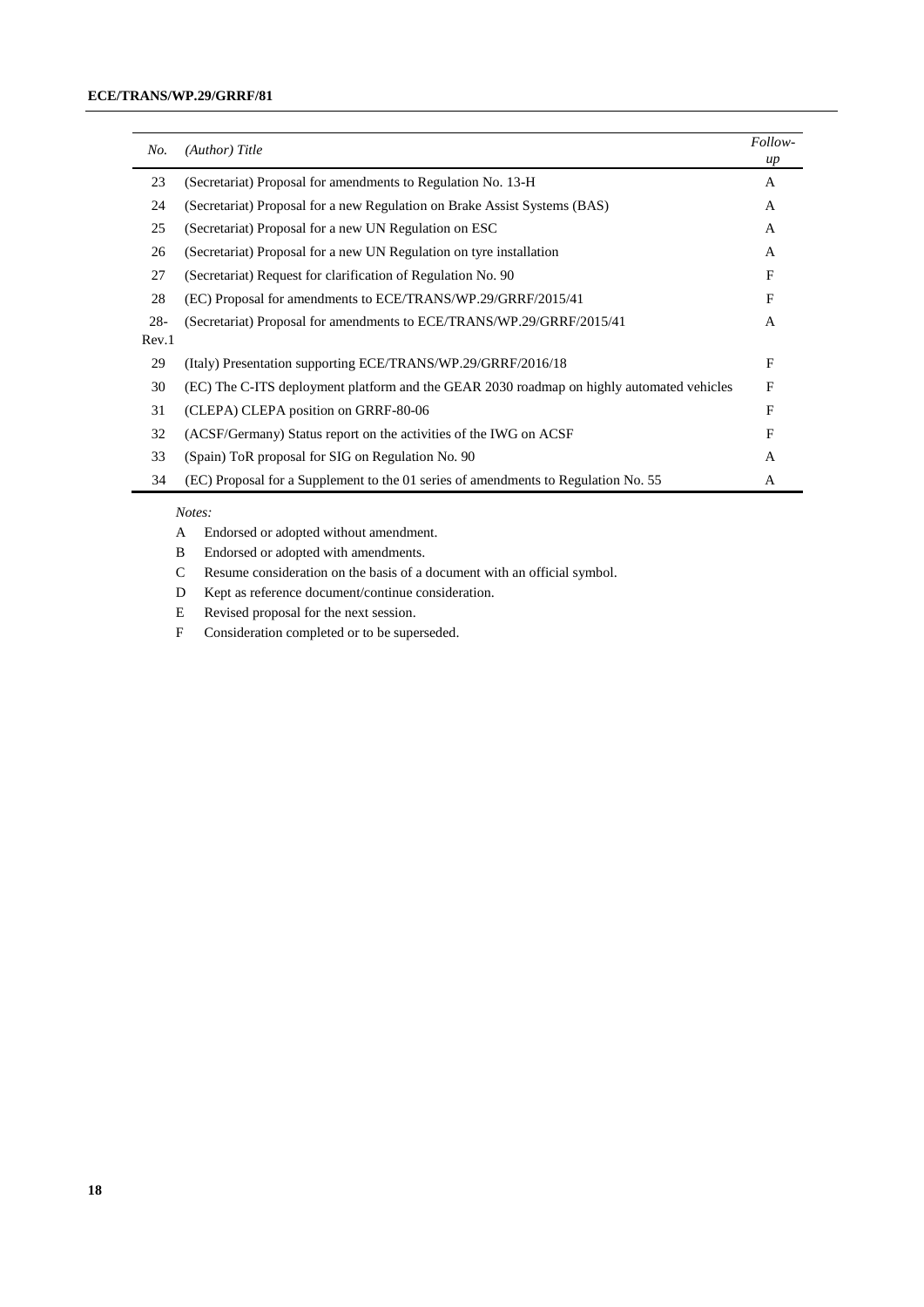# **Annex II**

## **Draft Supplement 6 to the 01 series of amendments to Regulation No. 55**

#### **Adopted on the basis of GRRF-81-34**

*Annex 2, insert item 23.*, to read:

"23. Remarks: ………….."

*Annex 7, paragraph 1.1.4.*, amend to read:

"1.1.4. When the trailer is not coupled to the towing vehicle, the mounted towing bracket and coupling ball shall not (partly) obscure, within the planes of geometrical visibility, any lighting component (e.g. rear fog lamp) or the space for mounting and the fixing of the rear registration plate of the towing vehicle, unless the installed mechanical coupling device can be removed or repositioned without the use of any tools, except an easily operated (i.e. an effort not exceeding twenty (20) Nm) release key which is carried in the vehicle**.**

> If the installed mechanical coupling device is capable of (partly) obscuring any lighting component and/or space for mounting and the fixing of the rear registration plate of the towing vehicle, this shall be duly noted in the test report and clearly stated under 'Remarks' on the vehicle type approval communication form.

> If an alternative location for the space for mounting and the fixing of the rear registration plate of the towing vehicle and/or any lighting device is specified by the vehicle manufacturer in the context of a mechanical coupling device (partly) obscuring either one or both, this shall be duly noted in the test report and clearly stated under 'Remarks' on the vehicle type approval communication form."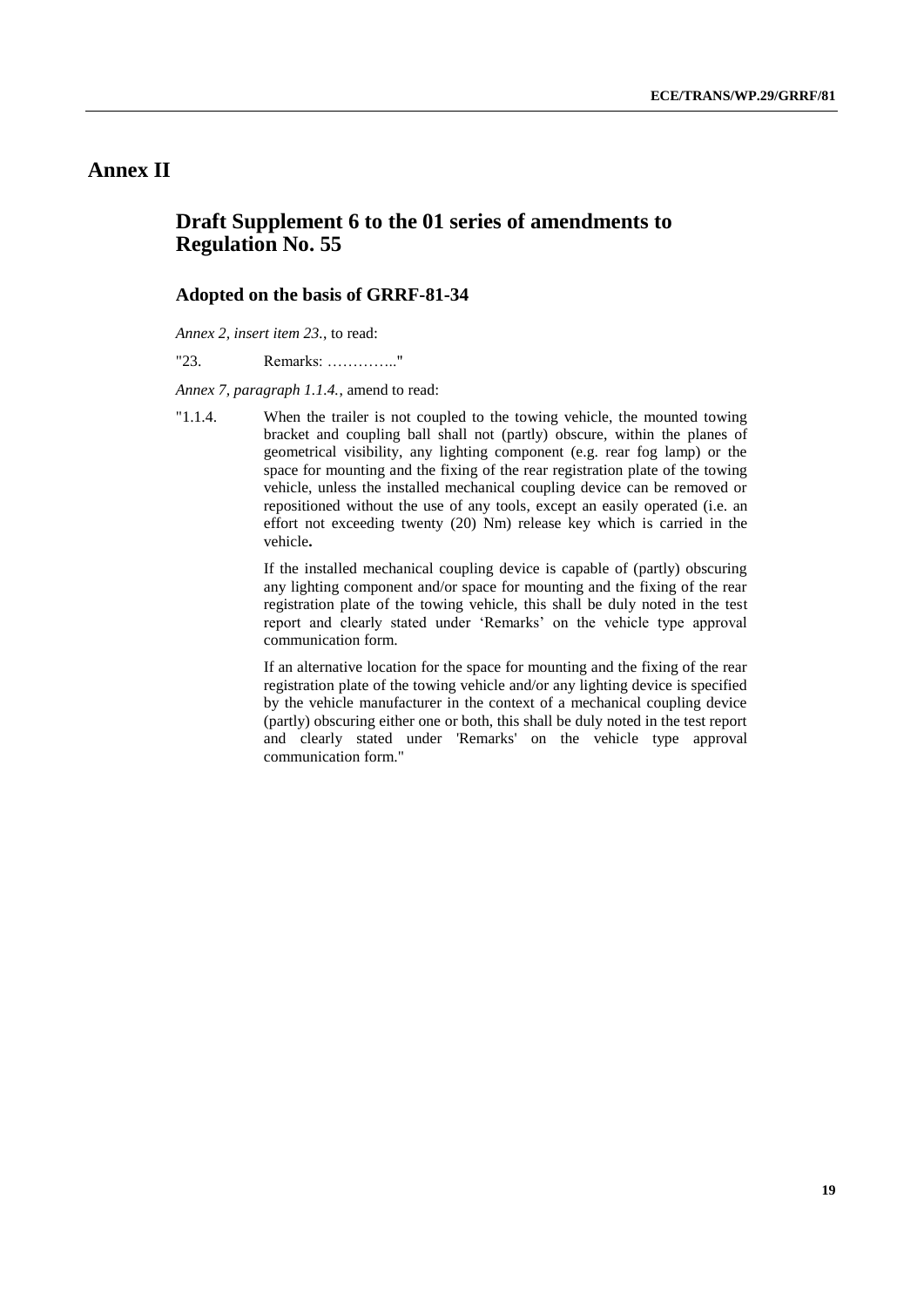## **Annex III**

#### **Draft amendments to Regulation No. 78**

## **Adopted on the basis of GRRF-81-28-Rev.1 (The text below contains amendments to ECE/TRANS/WP.29/GRRF/2015/41)**

*Insert new paragraph 5.1.14.*, to read:

"**5.1.14. A means to deactivate the antilock brake system is not permitted.**

**By derogation, vehicles which are suitable for off road driving and fitted with a riding mode selector allowing an "off-road" or "all terrain" mode may be fitted with a single means (e.g. switch, lever, button, menu option) to disable the antilock brake system function, which is only permitted under the following conditions:**

- **(a) The vehicle is stationary; and**
- **(b) The disablement of the antilock brake system function shall be the result of a deliberate action by the rider according to one of the following methods:**
	- **(i) Simultaneous actuation of the antilock brake system on/off switch and the front, rear or combined brake system actuator (brake lever or pedal); or**
	- **(ii) The actuation of the antilock brake system on/off switch for a minimum of 2 seconds; or**
	- **(iii) The progression through at least two (2) successive steps or levels of actuation of a rotating knob, a touch panel switch or a menu option selector;**
- **(c) Disabling of the antilock brake system function shall only be allowed when the riding mode selector is in the "off-road" or "all terrain" mode; and**
- **(d) The antilock brake system function shall be automatically activated after each start-up of the vehicle, except for restarts after unintentional stalling of the engine; and**
- **(e) The disablement of the antilock brake system function shall be indicated by the activation of symbol B.18 as specified in ISO 2575:2010/Amd1:2011 (ISO 7000-2623) or any other equivalent unequivocal indication of the disabled antilock brake system state. Alternatively the warning lamp referred to in paragraph 3.1.13. shall be continuously activated (i.e. lit or flashing); and**
- **(f) Prohibition of any software and/or hardware defeat device compromising or allowing to circumnavigate one or more of the requirements set out in points (a) to (f); and**
- **(g) Instantaneous re-enablement of a functional stage which complies with anti-lock brake system approval requirements of the antilock**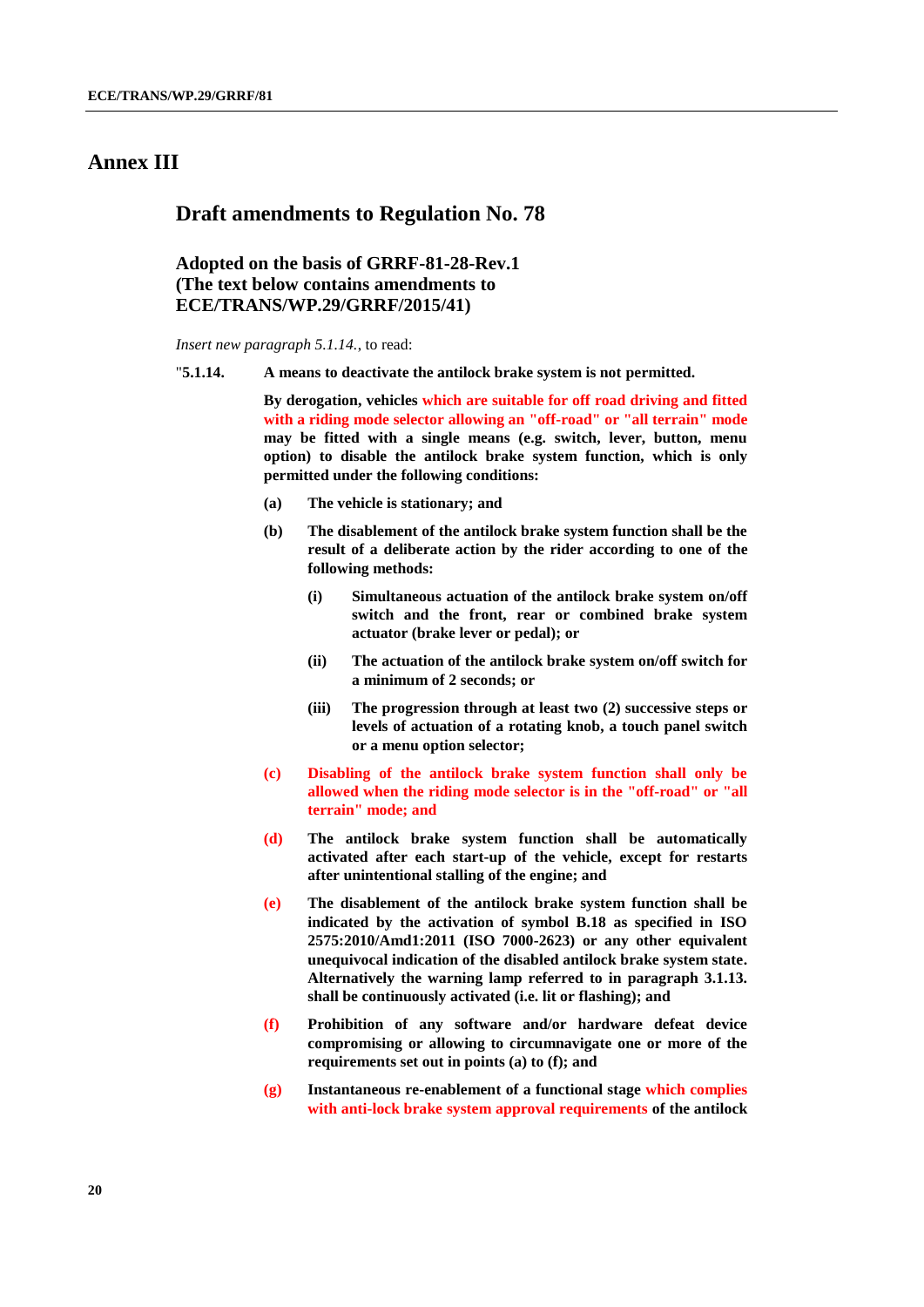**brake system under all operation modes shall be warranted and shall be demonstrated to the satisfaction of the certification authority (e.g. simple press of a button).**"

*Paragraph 9.*, amend to read:

# **"9. Transitional provisions**

- 9.1. As from the official date of entry into force of the 03 **04** series of amendments to this **UN** Regulation, no Contracting Party applying this **UN** Regulation shall refuse **to grant or refuse to accept UN type approvals** an application for approval under this **UN** Regulation as amended by the 03 **04** series of amendments.
- 9.2. As from **1 September 2018**, Contracting Parties applying this **UN** Regulation shall grant approvals only if the type of vehicle corresponds to the requirements of the **UN** Regulation as amended by the  $\theta$ 3  $\theta$ 4 series of amendments.
- 9.3. **As from 1 September 2021, Contracting Parties applying this Regulation shall not be obliged to accept, for the purpose of national or regional type approval, a vehicle type approved to the preceding series of amendments to this Regulation.**
- 9.4 Notwithstanding the transitional provisions above, Contracting Parties whose application of this **UN** Regulation comes into force after the date of entry into force of the most recent series of amendments are not obliged to accept **UN type** approvals which were granted in accordance with any of the preceding series of amendments to this **UN** Regulation."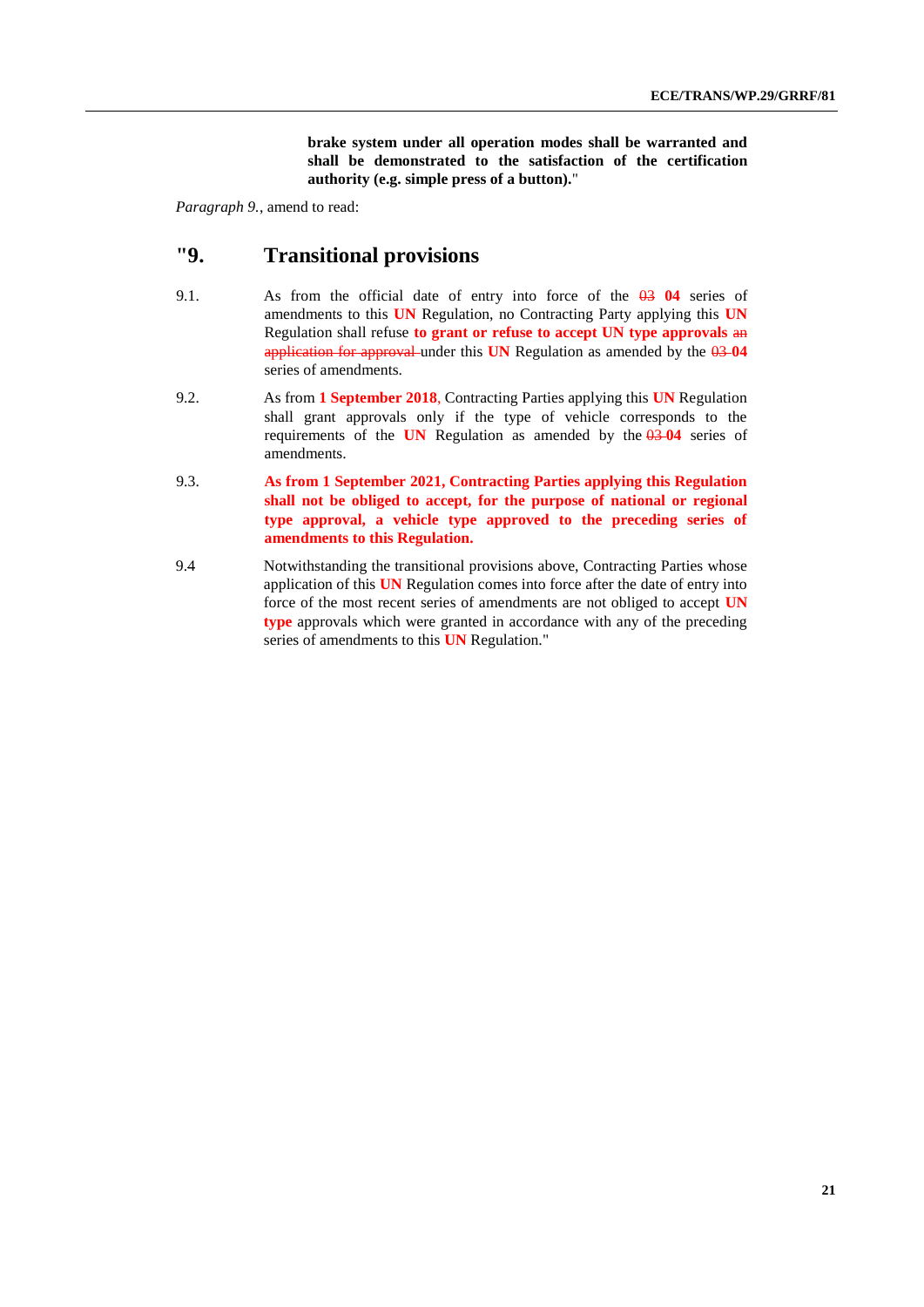# **Annex IV**

## **Draft amendments to Regulation No. 90**

#### **Adopted on the basis of GRRF-81-04-Rev.1**

*Paragraph 5.3.3.1.*, amend to read:

"5.3.3.1. Geometric requirements

The brake discs or drums shall be identical to the original brake disc or drum in respect to all dimensions, geometric features, **tolerances** and basic design."

*Paragraphs 5.3.3.1.1. and 5.3.3.1.2.*, shall be deleted

*Paragraph 5.3.4.1.*, amend to read:

"5.3.4.1. Geometric requirements

As paragraphs 5.3.3.1.1.**5.3.4.1.1** and 5.3.3.1.2. **5.3.4.1.2** plus the same interface dimensions.

An interchangeable replacement …"

**5.3.4.1.1. For discs, the following maximum values shall be met:**

|                                                         | $M_l, N_l, O_l, O_2$    | $M_2, N_2,$            | $M_3, N_3, O_3, O_4$   |
|---------------------------------------------------------|-------------------------|------------------------|------------------------|
| Thickness variation                                     | $0.015$ mm              | $0.030$ mm             | $0.040$ mm             |
| Cheek thickness variation<br>(for ventilated disc only) | $1.5 \text{ mm}$        | $2.0 \text{ mm}$       | $2.0 \text{ mm}$       |
| Lateral run-out friction surface                        | $0.050$ mm <sup>*</sup> | $0.15$ mm <sup>*</sup> | $0.15$ mm <sup>*</sup> |
| Location bore variation                                 | H9                      | H9                     | H <sub>9</sub>         |
| "Top hat" parallelism                                   | $0.100$ mm              | $0.100$ mm             | $0.100$ mm             |
| Location face flatness                                  | $0.050$ mm              | $0.050$ mm             | $0.050$ mm             |
| Friction surface roughness**                            | $3.2 \mu m$             | $3.2 \mu m$            | $3.2 \mu m$            |

*\** N/A in the case of a floating disc

*\*\** Ra-value according to ISO 1302:2002

#### **5.3.4.1.2 For drums, the following maximum values shall be met:**

|                                 | $M_1, N_1, O_1, O_2$ | $M_2$ , $M_3$ , $N_2$ , $N_3$ , $O_3$ , $O_4$ |
|---------------------------------|----------------------|-----------------------------------------------|
| Radial run-out friction surface | $0.050$ mm           | $0.100 \text{ mm}$                            |
| Location bore variation         | H9                   | H <sub>9</sub>                                |
| Ovality                         | $0.040$ mm           | $0.150$ mm                                    |
| Location face flatness          | $0.050$ mm           | $0.050$ mm                                    |
| Friction surface roughness*     | $3.5 \mu m$          | $3.5 \mu m$                                   |

Ra-value according to ISO 1302:2002"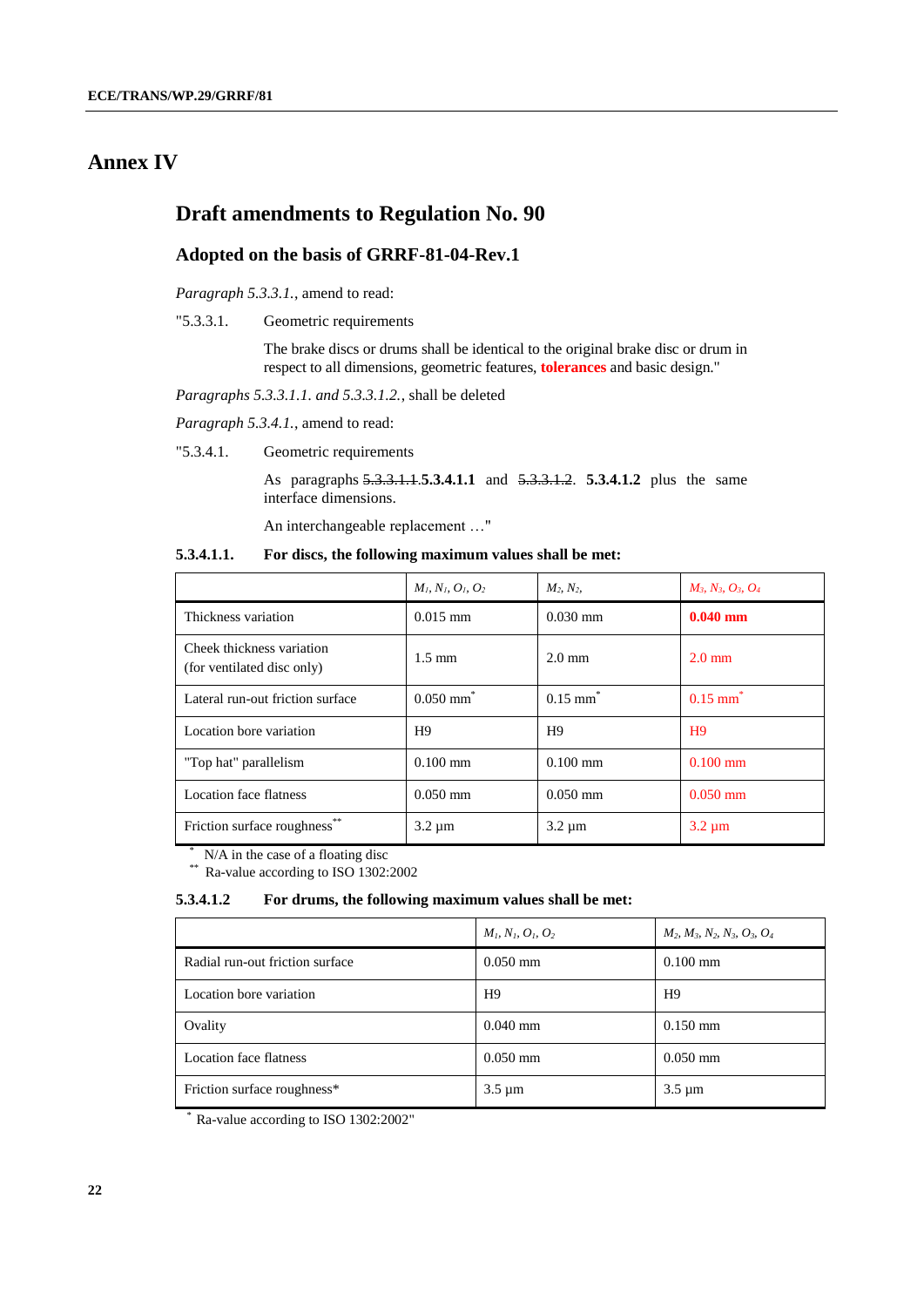# **Annex V**

## **Amendments to ECE/TRANS/WP.29/GRRF/2016/20**

## **Adopted on the basis of GRRF-81-13 (Deleting the proposed amendment to para. 2.1.1.)**

*Annex 5,*

*Paragraph 2.1.1.*, amend to read:

"2.1.1. The hydraulic lines of hydraulic transmission shall be capable of a burst pressure at least four times the maximum normal service pressure (T) specified by the vehicle manufacturer. Hose assemblies shall comply with ISO Standards 1402:1994, 6605:1986 and 7751:1991.

> **In the case of steering systems fulfilling the requirements of Annex 7, the hydraulic lines of hydraulic transmission shall be capable of a burst pressure [X] times the maximum normal operating pressure (T) specified by the vehicle manufacturer**."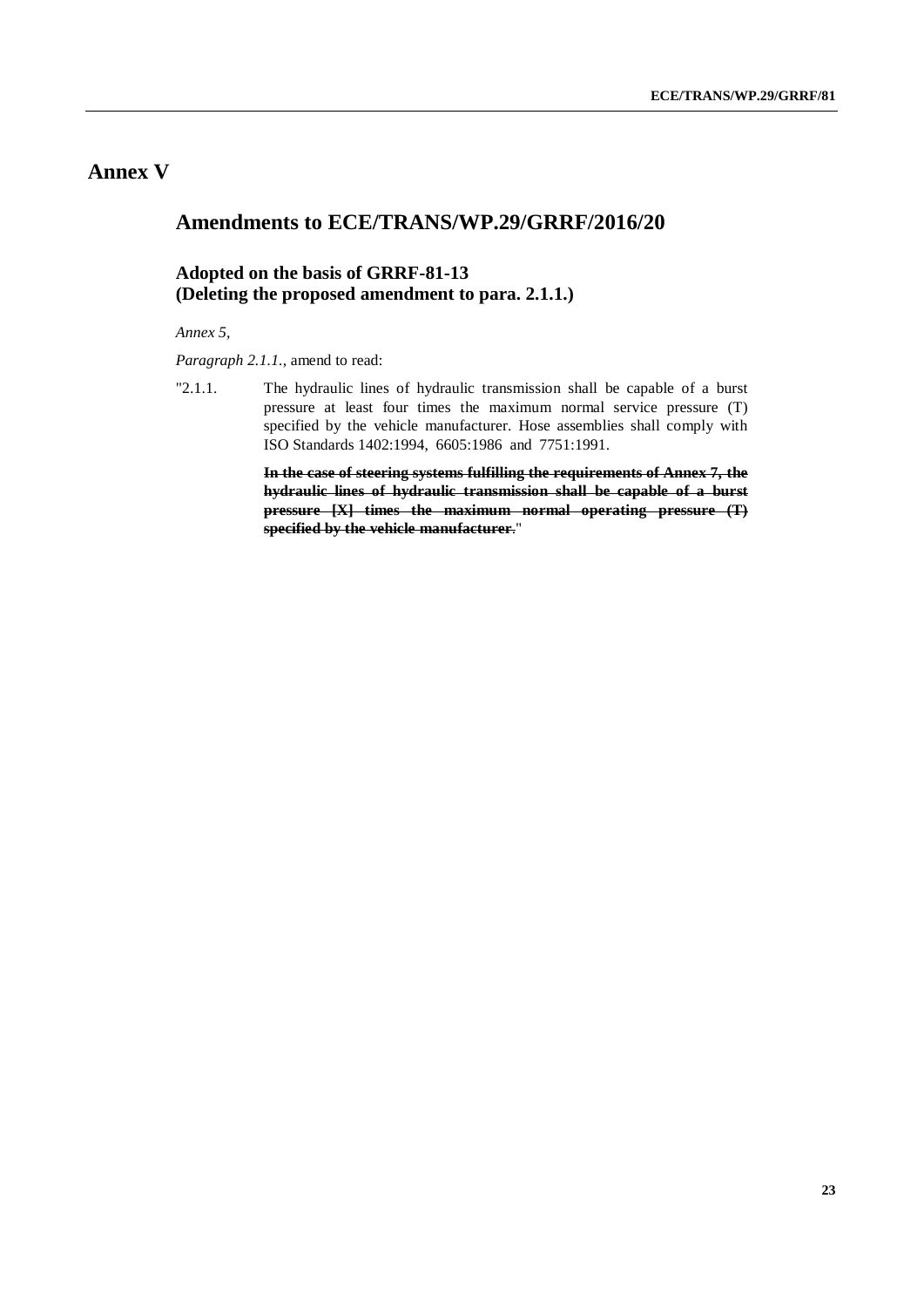## **Annex VI**

## **Amendments to ECE/TRANS/WP.29/GRRF/2016/9**

## **Adopted on the basis of GRRF-81-26 (The text below only contains the amendments to ECE/TRANS/WP.29/GRRF/2016/9)**

*Paragraph 4.2.*, amend to read:

"4.2. An approval number shall be assigned to each vehicle type approved; its first two digits (00 for the regulation in its initial form) shall indicate the series of amendments incorporating the most recent major technical amendments made to the regulation at the time of issue of the approval. The same Contracting Party shall not assign the same number to another vehicle type with regard to the installation of its tyres."

*Paragraph 5.2.2.3.*, amend to read:

"5.2.2.3. The manufacturer shall provide in the vehicle owner's handbook, or by any other communication means in the vehicle the necessary information about replacement tyres load capacity."

*Paragraph 5.2.3.3.*, amend to read:

"5.2.3.3. The manufacturer shall provide the necessary information about replacement tyres speed capacity in the vehicle owner's handbook or by any other communication means in the vehicle. ."

*Paragraph 5.2.5.2.*, amend to read:

"5.2.5.2. Every vehicle provided with a temporary-use spare unit or run flat tyres shall comply with the technical and transitional provisions of UN Regulation No. 64 with respect to the requirements concerning the equipment of vehicles with temporary-use spare units and run flat tyres.

> If specific precautions have to be taken in order to fit a temporary-use spare unit to the vehicle (e.g. temporary use spare unit is only to be fitted on the front axle and therefore a front standard unit must first be fitted on the rear axle in order to address a malfunction of a rear standard unit) this shall be stated clearly in the vehicle owner's handbook or any other communication means in the vehicle, and compliance with the appropriate aspects of paragraph 5.2.1.3. of this Regulation shall be verified."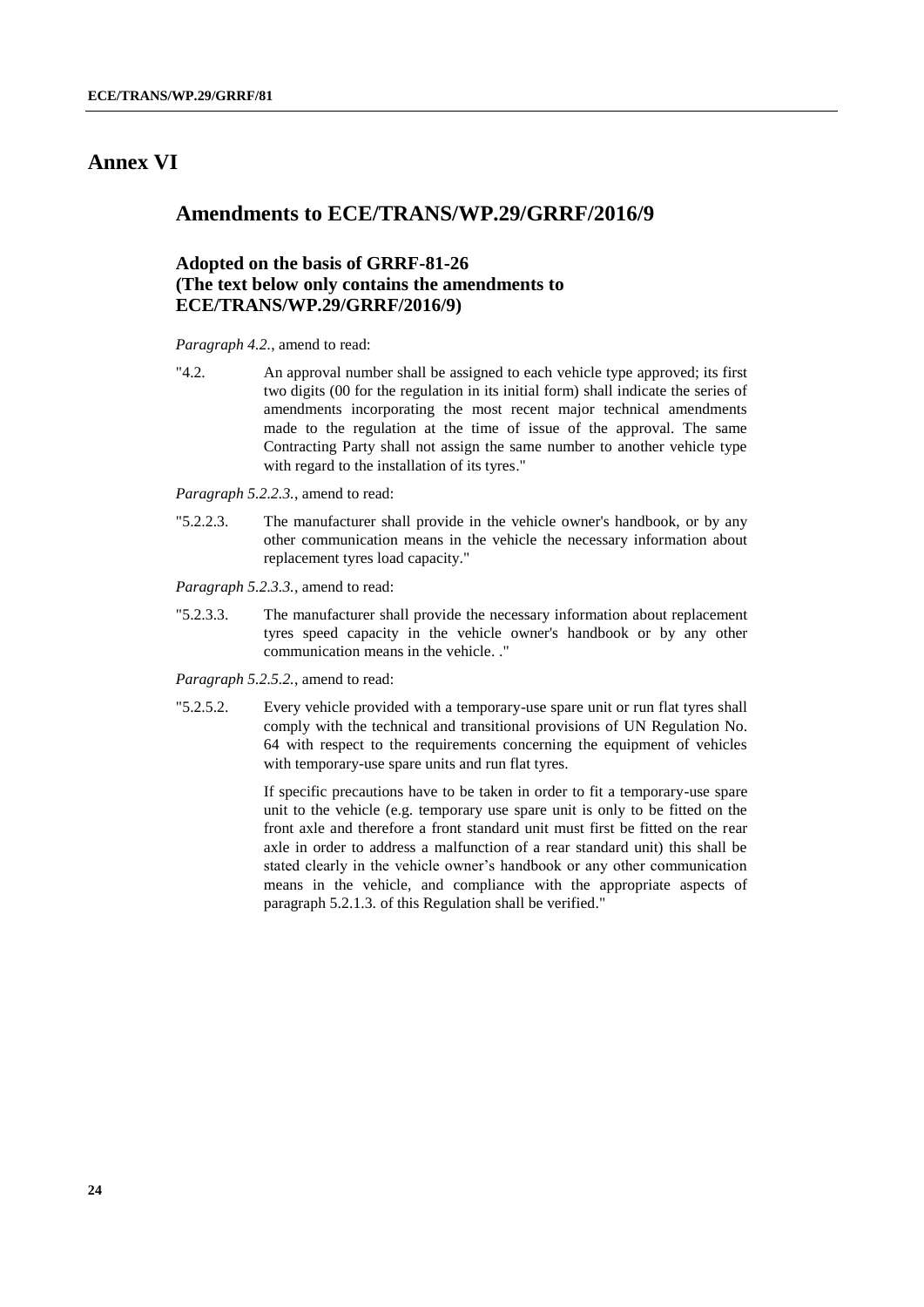# **Annex VII**

## **Amendments to ECE/TRANS/WP.29/GRRF/2013/6**

## **Adopted on the basis of GRRF-81-23 (The text below only contains the amendments to ECE/TRANS/WP.29/GRRF/2016/6)**

*Paragraph 5.1.3*., amend to read:

**"5.1.3. The requirements of Annex 8 shall be applied to the safety aspects of all complex electronic vehicle control systems,** including those defined in an independent regulation**, which provide or form part of the control transmission of the braking function, included those which utilize the braking system(s) for automatically commanded braking or selective braking.**

> **However,** vehicles equipped with **systems or functions,** including those defined in an independent regulation, **which use the braking system as the means of achieving a higher level objective, are subject to Annex 8 only insofar as they have a direct effect on the braking system. If such systems are provided, they must not be deactivated during type approval testing of the braking system."**

*Paragraph 12*, amend to read:

#### **"12. Transitional provisions**

- **12.1. As from 01 September 2018 no Contracting Party applying this UN Regulation shall refuse to grant or refuse to accept type approvals to this regulation as amended by the 01 series of amendments.**
- **12.2. Even after 01 September 2018 Contracting Parties applying this UN Regulation shall continue to accept type approvals granted to the 00 series of amendments to this regulation.**

**However, Contracting Parties applying this regulation shall not be obliged to accept, for the purpose of national or regional type approval, type approvals to the 00 series of amendments to this UN Regulation for vehicle types not fitted with a Vehicle Stability Function (as defined in Regulation No. 13) or ESC and BAS.**

- **12.3. As from 01 September 2018, Contracting Parties applying this regulation shall grant type approvals only if the vehicle type to be approved meets the requirements of this UN Regulation as amended by the 01 series of amendments.**
- **12.4. Contracting Parties applying this regulation shall not refuse to grant extensions of type approvals for existing types, regardless of whether they are fitted with a Vehicle Stability Function (as defined in UN Regulation No. 13) or ESC and BAS or not, on the basis of the provisions valid at the time of the original approval.**"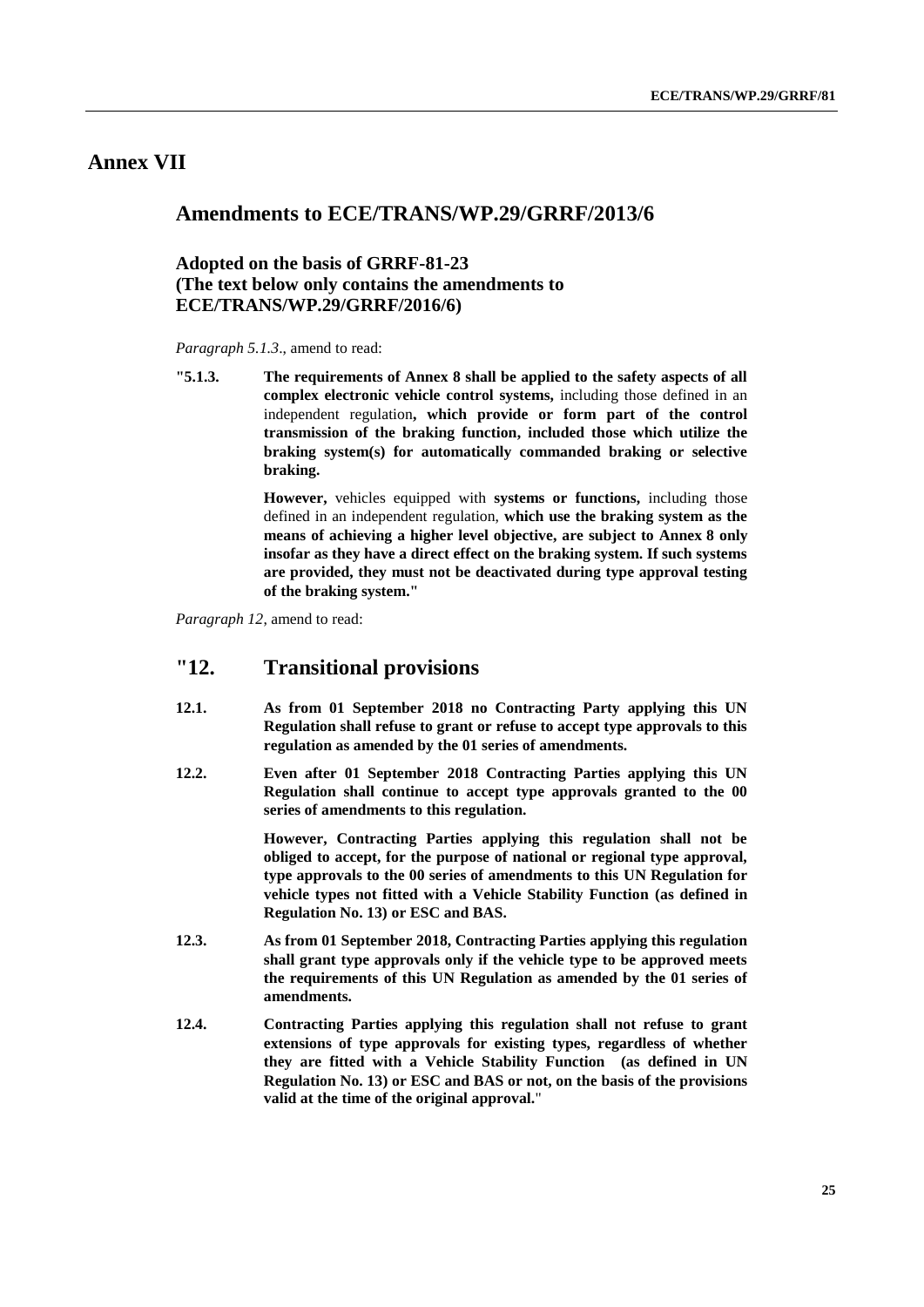# **Annex VIII**

## **Amendments to ECE/TRANS/WP.29/GRRF/2016/7**

## **Adopted on the basis of GRRF-81-24 (The text below only contains the amendments to ECE/TRANS/WP.29/GRRF/2016/7)**

*Paragraph 2.2.2.*, amend to read:

"**2.2.2. Vehicle features which significantly influence the performances of the Brake Assist System (e.g. design of the braking system);**"

*Paragraph 2.2.3.*, amend to read:

#### "**2.2.3. The design of the Brake Assist System.**"

*Paragraphs 2.8. to 2.12.2*, shall be renumbered as paragraphs 2.3. to 2.7.2

*Paragraph 4.2.*, amend to read:

"4.2. An approval number shall be assigned to each type approved, its first two digits shall indicate the series of amendments incorporating the most recent major technical amendments made to the Regulation at the time of issue of the approval. The same Contracting Party shall not assign the same number to another vehicle type with regard to Brake Assist System."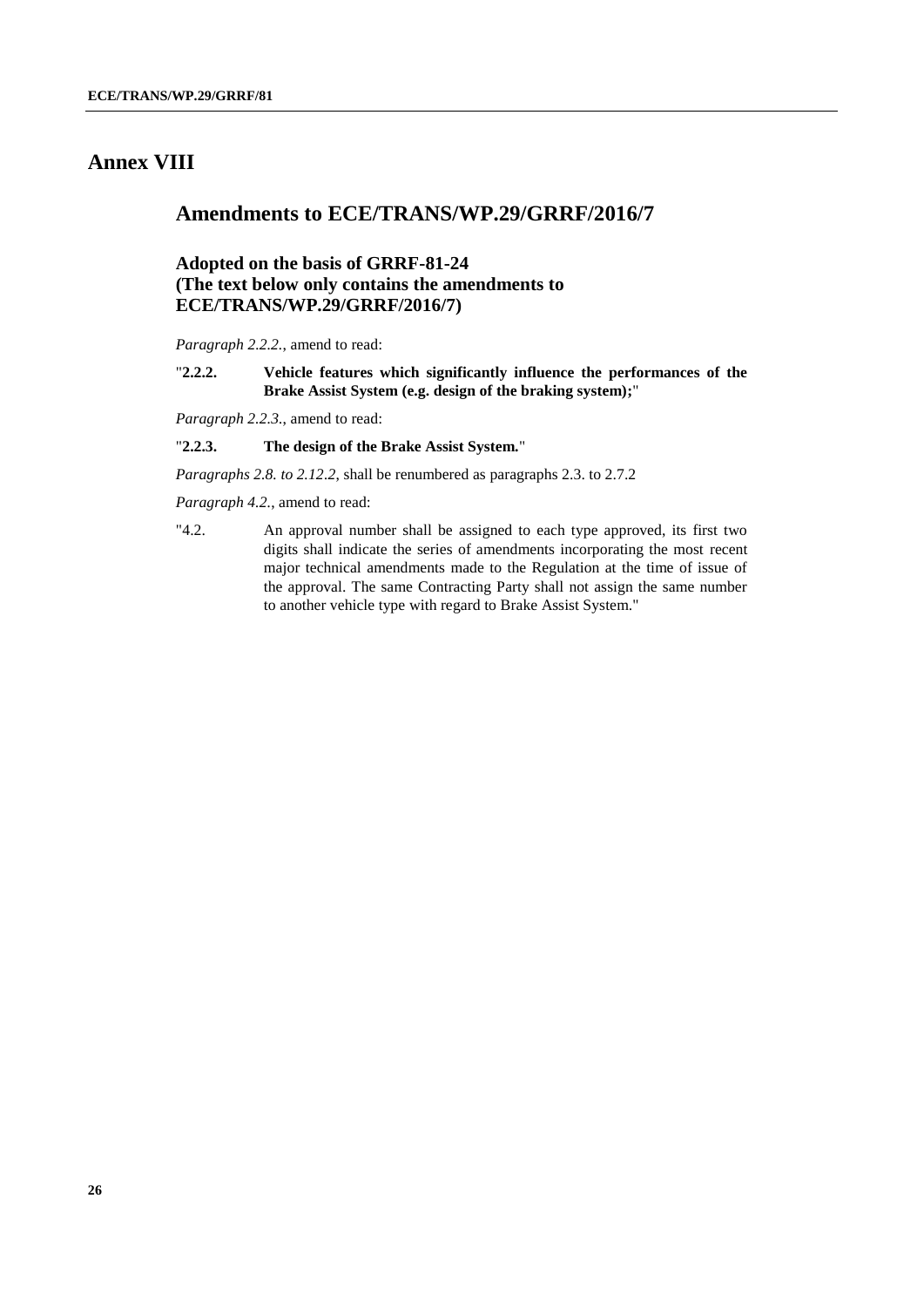# **Annex IX**

## **Amendments to ECE/TRANS/WP.29/GRRF/2016/8**

## **Adopted on the basis of GRRF-81-25 (The text below only contains the amendments to ECE/TRANS/WP.29/GRRF/2016/8)**

*Paragraph 2.2.2.*, amend to read:

"**2.2.2. Vehicle features which significantly influence the performances of the Electronic Stability Control system (e.g. maximum mass, centre of gravity position, track width, distance between axles, tyres dimension and the design of the braking system);**"

*Paragraph 2.2.3.*, amend to read:

#### "**2.2.3. The design of the Electronic Stability Control system.**"

*Paragraph 4.2.*, amend to read:

"4.2. An approval number shall be assigned to each type approved, its first two digits shall indicate the series of amendments incorporating the most recent major technical amendments made to the regulation at the time of issue of the approval. The same Contracting Party shall not assign the same number to another vehicle type with regard to electronic stability control."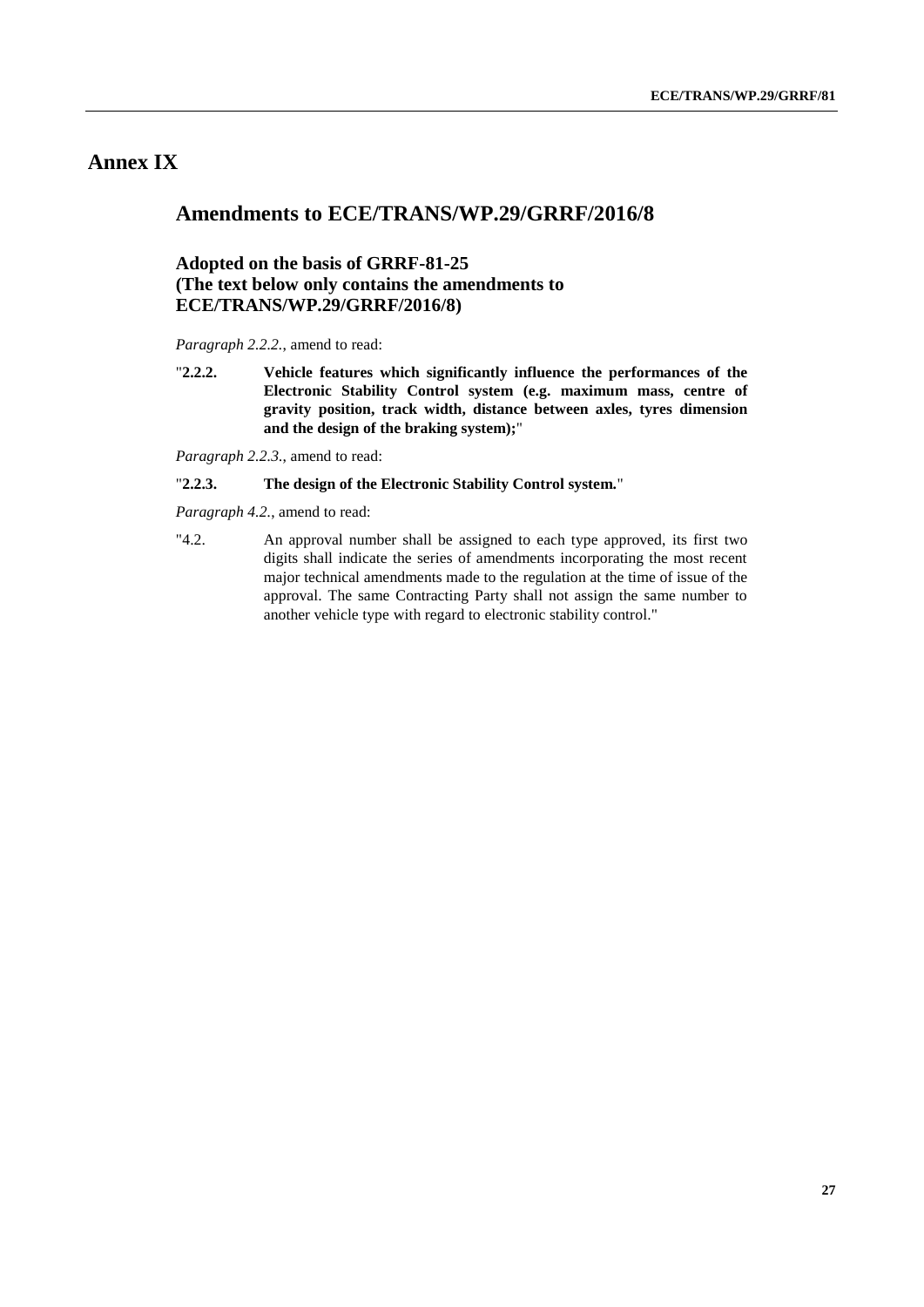# **Annex X**

"

## **Amendments to ECE/TRANS/WP.29/GRRF/2016/4**

## **Adopted on the basis of GRRF-81-21 (The text below only contains the amendments to ECE/TRANS/WP.29/GRRF/2016/4)**

*Paragraph 4.4.1., footnote 3*, to read as follows:

*Paragraphs 12.3. to 12.5.*, amend to read:

- "**12.3. As from 1 September 2018, no Contracting Party applying this UN Regulation shall refuse to grant or refuse to accept UN type approvals under this UN Regulation as amended by the 03 series of amendments.**
- **12.4. Even after 1 September 2018 Contracting Parties applying this regulation shall continue to accept type approvals granted to the 02 series of amendments to this regulation.**

**However, Contracting Parties applying this Regulation shall not be obliged to accept, for the purpose of national or regional type approval, Type Approvals to the 02 series of amendments to this regulation for vehicle types not fitted with Tyre Pressure Monitoring System.**

**12.5. As from 1 September 2018, Contracting Parties applying this UN Regulation shall grant UN type approvals only if the vehicle type to be approved meets the requirements of this UN Regulation as amended by the 03 series of amendments.**"

*Note:* GRRF clarified, after consultation of the representatives of France and the Russian Federation, that the text in the symbol in paragraph 5.1.4.1. and 5.1.4.1.1. included in the circle shall not be translated in French or Russian.

The distinguishing numbers of the Contracting Parties to the 1958 Agreement are reproduced in Annex 3 to the Consolidated Resolution on the Construction of Vehicles (R.E.3), document ECE/TRANS/WP.29/78/Rev. 4, Annex 3 www.unece.org/trans/main/wp29/wp29wgs/wp29gen/wp29resolutions.html"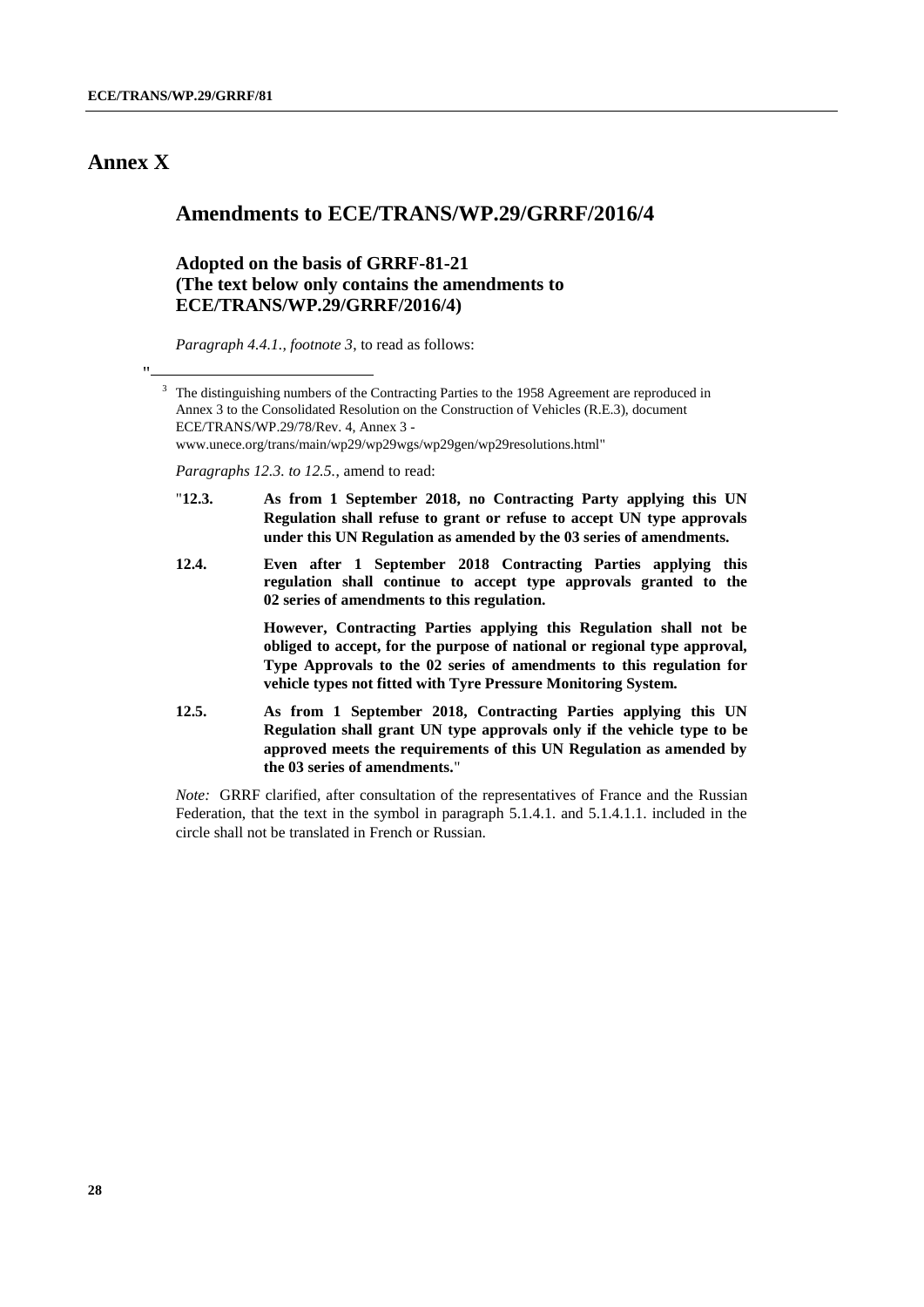## **Annex XI**

## **Amendments to ECE/TRANS/WP.29/GRRF/2016/5**

## **Adoption based on GRRF-81-22 and GRRF-81-17-Rev.1 (The text below only contains the amendments to ECE/TRANS/WP.29/GRRF/2016/5)**

#### *Table of contents, Annex 1, Title*, amend to read:

"Communication concerning the approval (or refusal or extension or withdraw of approval or production definitely discontinued) of a vehicle type with regard to its equipment with **tyre pressure monitoring system** temporary-use unit, pursuant to Regulation No. [TPMS]"

*Paragraph 2.2.*, amend to read:

"2.2. "*Vehicle type*" means vehicles which do not differ significantly in such essential aspects as:"

*Paragraph 5.1.1.*, amend to read:

"5.1.1. Any vehicle of categories  $M_1$  up to 3,500 kg and  $N_1$ , in both cases with all axles equipped with single tyres, and fitted with a tyre pressure monitoring system complying with the definition of paragraph 2.44.7, shall meet the performance requirements contained in paragraphs 5.1.2. to 5.5.5. below and shall be tested in accordance with Annex 3."

*Paragraph 5. to 5.5.5.,* amend to read:

# "**5. Specifications and tests**

- 5.1. General
- 5.1.1. Any vehicle of categories  $M_1$  up to 3,500 kg and  $N_1$ , in both cases with all axles equipped with single tyres, and fitted with a tyre pressure monitoring system complying with the definition of paragraph 2.11. shall meet the performance requirements contained in paragraphs 5.1.2. to 5.5.5. of this Regulation over a wide range of road and environmental conditions encountered in the Contacting Parties..
- 5.1.2. The effectiveness of the tyre pressure monitoring system fitted on a vehicle shall not be adversely affected by magnetic or electrical fields. This shall be demonstrated by fulfilling the technical requirements and respecting the transitional provisions of Regulation No. 10 by applying:
	- (a) The 03 series of amendments for vehicles without a coupling system for charging the Rechargeable Electric Energy Storage System (traction batteries).
	- (b) The 04 series of amendments for vehicles with a coupling system for charging the Rechargeable Electric Energy Storage System (traction batteries).
- 5.1.3. The system shall operate from a speed of 40 km/h or below, up to the vehicle's maximum design speed.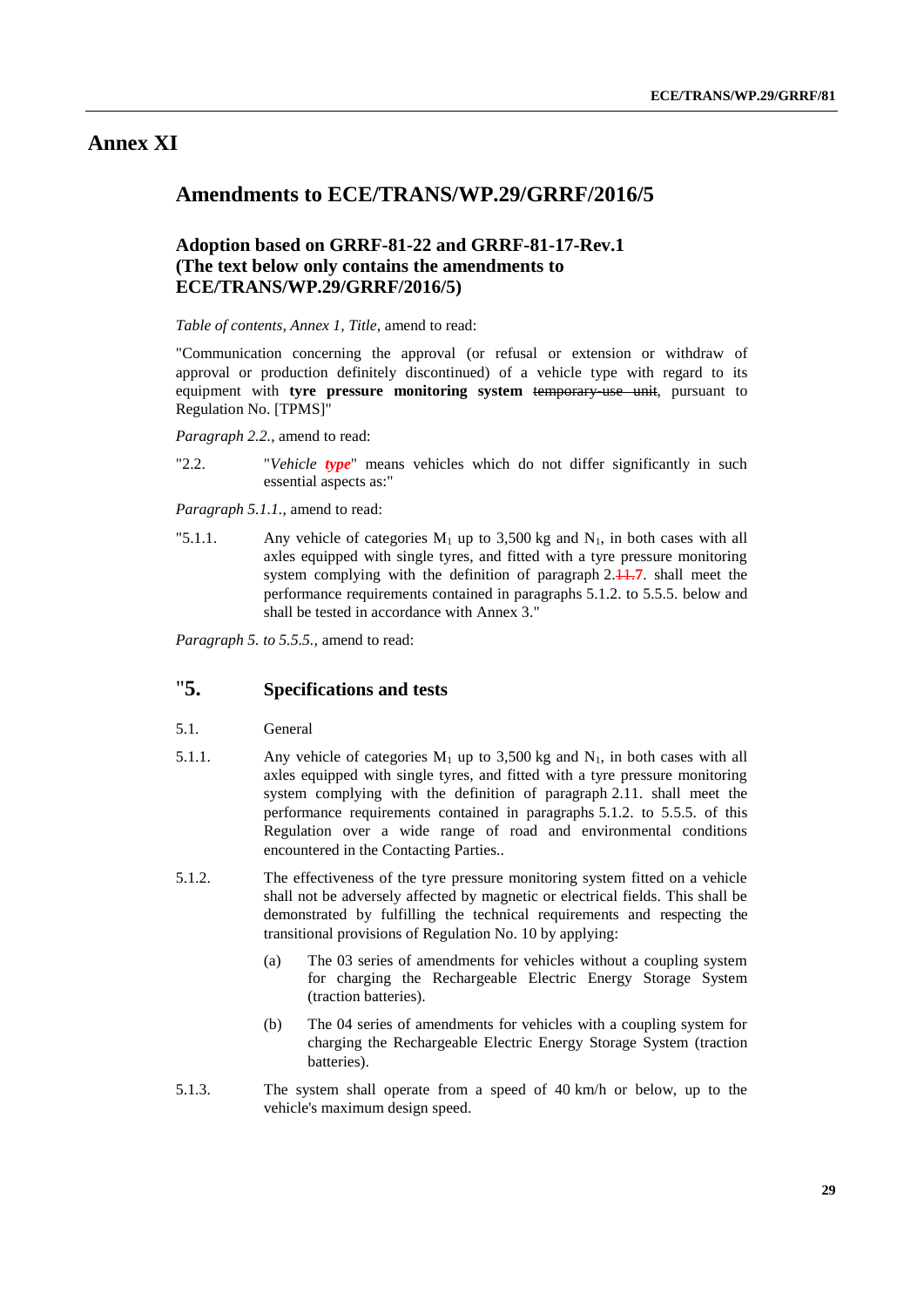- 5.1.4. The vehicle shall fulfil the tests (puncture, diffusion and malfunction) as specified in Annex 3.
- 5.2. Tyre pressure detection for incident-related pressure loss.
- 5.2.1. The TPMS shall illuminate the warning signal described in paragraph 5.5. within not more than ten (10) minutes of cumulative driving time after the in service operating pressure in one of the vehicle's tyres has been reduced by twenty (20) per cent or it is at a minimum pressure of 150 kPa, whatever is higher.
- 5.3. Detection for a tyre pressure level significantly below the recommended pressure for optimum performance including fuel consumption and safety
- 5.3.1. The TPMS shall illuminate the warning signal described in paragraph 5.5. within not more than sixty (60) minutes of cumulative driving time after the in-service operating pressure in any of the vehicle's tyres, up to a total of four tyres, has been reduced by twenty (20) per cent or it is at a minimum pressure of 150 kPa, whatever is higher.
- 5.4. Malfunction detection.
- 5.4.1. The TPMS shall illuminate the warning signal described in paragraph 5.5. not more than 10 minutes after the occurrence of a malfunction that affects the generation or transmission of control or response signals in the vehicle's tyre pressure monitoring system..
- 5.5. Warning indication.
- 5.5.1. The warning indication shall be by means of an optical warning signal conforming to Regulation No. 121.
- 5.5.2. The warning signal shall be activated when the ignition (start) switch is in the "on" (run) position (bulb check). This requirement does not apply to tell-tales shown in a common space.
- 5.5.3. The warning signal must be visible even by daylight; the satisfactory condition of the signal must be easily verifiable by the driver from the driver's seat.
- 5.5.4. The malfunction indication may be the same warning signal as the one used to indicate under-inflation. If the warning signal described in paragraph 5.5.1. is used to indicate both under-inflation and a malfunction of the TPMS, the following shall apply: with the ignition (start) switch in the "on" (run) position the warning signal shall flash to indicate a malfunction. After a short period of time the warning signal shall remain continuously illuminated as long as the malfunction exists and the ignition (start) switch is in the "on" (run) position. The flashing and illumination sequence shall be repeated each time the ignition (start) switch is in the "on" (run) position until the malfunction has been corrected.
- 5.5.5. The tell-tale of the warning described in paragraph 5.5.1. may be used in a flashing mode in order to provide information about the reset status of the tyre pressure monitoring system in accordance with the owner's manual of the vehicle."